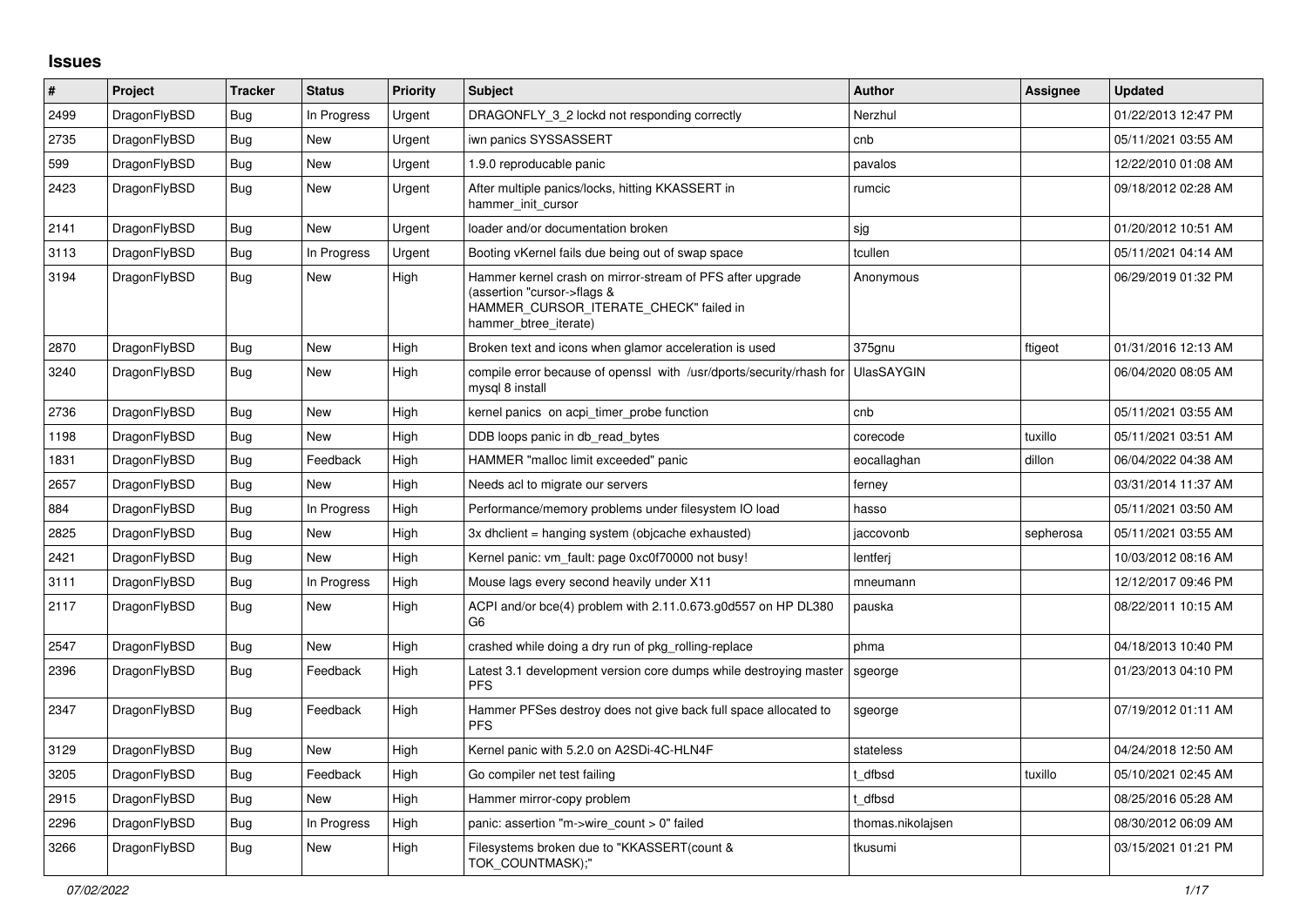| $\vert$ # | Project      | <b>Tracker</b> | <b>Status</b> | <b>Priority</b> | <b>Subject</b>                                                                                 | <b>Author</b>    | Assignee | Updated             |
|-----------|--------------|----------------|---------------|-----------------|------------------------------------------------------------------------------------------------|------------------|----------|---------------------|
| 2930      | DragonFlyBSD | Bug            | New           | High            | 'objcache' causes panic during 'nfs readdir'                                                   | tofergus         |          | 07/26/2016 01:09 PM |
| 2140      | DragonFlyBSD | <b>Bug</b>     | <b>New</b>    | High            | hammer io delallocate panic with 'duplicate entry' message                                     | ttw              |          | 10/07/2011 12:22 PM |
| 2638      | DragonFlyBSD | Bug            | Feedback      | High            | Fix machdep.pmap mmu optimize                                                                  | tuxillo          |          | 05/11/2021 04:07 AM |
| 2495      | DragonFlyBSD | Bug            | New           | High            | DFBSD v3.3.0.960.g553fe7 - ocnt != 0" failed in<br>prop_object_release                         | tuxillo          |          | 05/31/2022 04:08 PM |
| 2828      | DragonFlyBSD | <b>Bug</b>     | New           | High            | On AMD APUs and Bulldozer CPUs, the machdep.cpu_idle_hlt<br>sysctl should be 3 by default      | vadaszi          | vadaszi  | 05/11/2021 04:07 AM |
| 2071      | DragonFlyBSD | <b>Bug</b>     | <b>New</b>    | High            | Panic on assertion: $(int)(flag->seq - seq) > 0$ in hammer flusher flush<br>after inode error  | vsrinivas        |          | 06/12/2011 07:59 AM |
| 1185      | DragonFlyBSD | Bug            | New           | High            | need a tool to merge changes into /etc                                                         | wa1ter           |          | 02/18/2014 06:02 AM |
| 3124      | DragonFlyBSD | <b>Bug</b>     | <b>New</b>    | High            | DragonFlyBSD 5.0.2 with Hammer2 with UEFI install doesn't boot                                 | wiesl            |          | 06/18/2019 05:07 AM |
| 1920      | DragonFlyBSD | <b>Bug</b>     | <b>New</b>    | High            | system hangs                                                                                   | zhtw             |          | 11/22/2010 08:59 AM |
| 3041      | DragonFlyBSD | Submit         | New           | Normal          | firmware: Remove embedding of multiple images in one module.                                   | Anonymous        |          | 12/25/2020 02:15 AM |
| 2438      | DragonFlyBSD | Submit         | Feedback      | Normal          | <b>TRIM</b> fixes                                                                              | Anonymous        | tuxillo  | 05/11/2021 03:45 AM |
| 1398      | DragonFlyBSD | Submit         | In Progress   | Normal          | hdestroy(3) restricts hash key to point to malloc'ed space                                     | Anonymous        |          | 08/20/2021 04:06 PM |
| 2297      | DragonFlyBSD | <b>Bug</b>     | <b>New</b>    | Normal          | strange NFS (client) error messages / problems                                                 | Anonymous        |          | 02/19/2012 02:59 PM |
| 2292      | DragonFlyBSD | <b>Bug</b>     | New           | Normal          | re interface with jumbo frames (mtu larger than 1500) hangs after<br>some traffic              | Anonymous        |          | 01/31/2012 12:11 AM |
| 2052      | DragonFlyBSD | <b>Bug</b>     | <b>New</b>    | Normal          | Kernel panic: CPU APIC ID out of range                                                         | Anonymous        |          | 05/02/2011 11:06 AM |
| 1695      | DragonFlyBSD | Bug            | <b>New</b>    | Normal          | NFS-related system breakdown                                                                   | Anonymous        |          | 04/10/2014 12:35 AM |
| 1397      | DragonFlyBSD | <b>Bug</b>     | Feedback      | Normal          | jobs -I output inconsistency when called from script                                           | Anonymous        | tuxillo  | 05/15/2022 05:07 AM |
| 1390      | DragonFlyBSD | <b>Bug</b>     | In Progress   | Normal          | Use id_t type for {get,set}priority()                                                          | Anonymous        | tuxillo  | 07/05/2019 02:18 AM |
| 2806      | DragonFlyBSD | Bug            | <b>New</b>    | Normal          | failed to configure a link-local address on ath0 (errno = 22)                                  | Chingyuan        |          | 05/25/2021 01:00 AM |
| 989       | DragonFlyBSD | <b>Bug</b>     | New           | Normal          | installer/fdisk trouble with wrapped values                                                    | Discodestroyer   |          | 02/18/2014 06:27 AM |
| 2620      | DragonFlyBSD | <b>Bug</b>     | New           | Normal          | moused problem                                                                                 | FilippoMo        |          | 12/20/2013 10:32 AM |
| 2618      | DragonFlyBSD | <b>Bug</b>     | <b>New</b>    | Normal          | mouse problem on RELEASE-3 6 0                                                                 | FilippoMo        |          | 12/20/2013 03:26 AM |
| 2617      | DragonFlyBSD | <b>Bug</b>     | Feedback      | Normal          | Possible issue with wireless mouse on 3.6 release                                              | FilippoMo        |          | 01/14/2015 03:42 PM |
| 1700      | DragonFlyBSD | Submit         | In Progress   | Normal          | skip boot2 menu on <enter></enter>                                                             | Johannes.Hofmann | tuxillo  | 05/15/2022 08:35 AM |
| 2453      | DragonFlyBSD | <b>Bug</b>     | <b>New</b>    | Normal          | panic: assertion "gd->gd_spinlocks == 0" failed                                                | Johannes.Hofmann |          | 11/12/2012 12:54 PM |
| 1850      | DragonFlyBSD | Bug            | <b>New</b>    | Normal          | volume-add on hammer root fs panic                                                             | Johannes.Hofmann |          | 04/18/2019 04:27 AM |
| 3006      | DragonFlyBSD | Bug            | New           | Normal          | boot0cfg: panic in kern udev.c in function udev dict set cstr when<br>installing in VirtualBox | MichiGreat       |          | 04/01/2017 02:22 PM |
| 1246      | DragonFlyBSD | <b>Bug</b>     | <b>New</b>    | Normal          | bad resolution (monitor desync) with livedvd                                                   | Przem0l          |          | 02/18/2014 06:29 AM |
| 2493      | DragonFlyBSD | Bug            | <b>New</b>    | Normal          | vidcontrol: invalid video mode name                                                            | Svarov           |          | 01/24/2013 09:55 AM |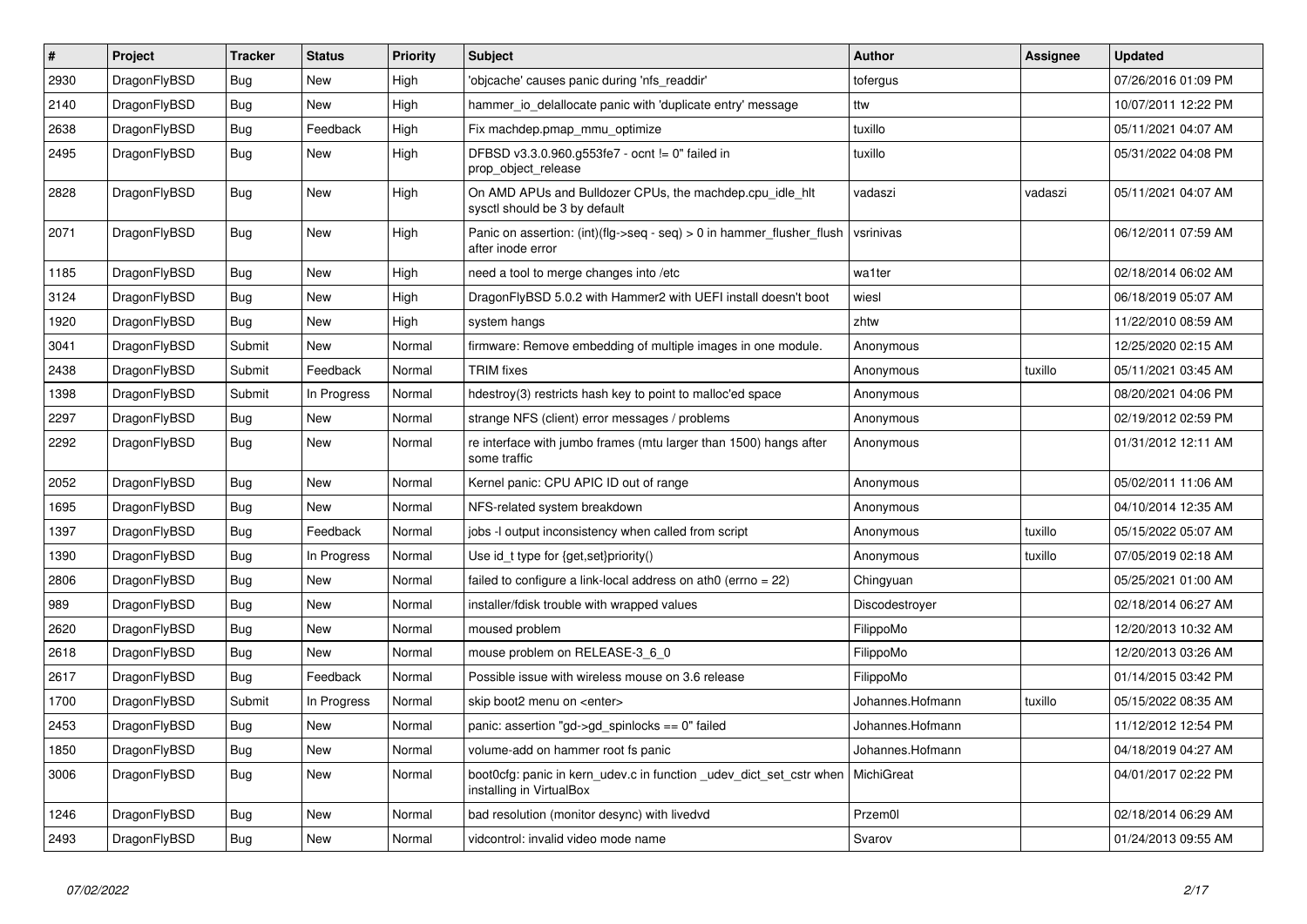| $\pmb{\#}$ | Project      | <b>Tracker</b> | <b>Status</b> | <b>Priority</b> | Subject                                                                                                                      | <b>Author</b>      | <b>Assignee</b> | <b>Updated</b>      |
|------------|--------------|----------------|---------------|-----------------|------------------------------------------------------------------------------------------------------------------------------|--------------------|-----------------|---------------------|
| 2595       | DragonFlyBSD | Bug            | New           | Normal          | DragonFly 3.4.3 crashes on SUN Blade X6250 with Qlogic ISP 2432<br>FC card                                                   | Turvamies          |                 | 10/07/2013 11:53 AM |
| 3219       | DragonFlyBSD | <b>Bug</b>     | <b>New</b>    | Normal          | x11/xorg port can not be build                                                                                               | UlasSAYGIN         |                 | 03/31/2020 08:57 AM |
| 3120       | DragonFlyBSD | Bug            | <b>New</b>    | Normal          | Intel AC 8260 firmware does not load                                                                                         | Vintodrimmer       |                 | 08/28/2018 03:30 AM |
| 2852       | DragonFlyBSD | Bug            | New           | Normal          | Hammer File System - hangs on undo during system boot / mount -<br>will not recover on DragonFlyBSD newer than 3.6.0         | abale              |                 | 05/11/2021 04:07 AM |
| 1941       | DragonFlyBSD | Bug            | <b>New</b>    | Normal          | wlan config crash                                                                                                            | abandon.every.hope |                 | 12/24/2010 07:54 PM |
| 2250       | DragonFlyBSD | Bug            | <b>New</b>    | Normal          | Kernel panic                                                                                                                 | adamk              |                 | 11/23/2018 01:10 AM |
| 3301       | DragonFlyBSD | Bug            | New           | Normal          | Gkrellm from the packages is not showing logged in users in main<br>window, logged in users always $== 0$                    | adrian             |                 | 01/08/2022 04:24 AM |
| 3300       | DragonFlyBSD | Bug            | New           | Normal          | Running Xvnc from TigerVNC package through the INETD daemon<br>in TCP WAIT mode fails hard                                   | adrian             |                 | 01/08/2022 04:25 AM |
| 3299       | DragonFlyBSD | Bug            | In Progress   | Normal          | DragonFlyBSD reports utterly wrong uptime (most of the time, right<br>after booting in)                                      | adrian             |                 | 11/11/2021 01:43 PM |
| 2210       | DragonFlyBSD | Bug            | New           | Normal          | Bugtracker cannot assign default project for new users                                                                       | ahuete.devel       |                 | 11/17/2011 11:30 AM |
| 1824       | DragonFlyBSD | <b>Bug</b>     | Feedback      | Normal          | kernel panic, x86, 2.7.3.859.ge5104                                                                                          | akirchhoff135014   |                 | 03/10/2013 07:49 AM |
| 1921       | DragonFlyBSD | <b>Bug</b>     | In Progress   | Normal          | we miss mlockall                                                                                                             | alexh              | tuxillo         | 06/18/2022 04:08 AM |
| 2520       | DragonFlyBSD | Bug            | New           | Normal          | panic: assertion "IS_SERIALIZED((ifp->if_serializer))" failed in<br>if default serialize assert at /usr/src/sys/net/if.c:437 | ano                |                 | 03/09/2013 12:14 AM |
| 2329       | DragonFlyBSD | Bug            | <b>New</b>    | Normal          | ibm x3550 & acpi                                                                                                             | ano                |                 | 06/03/2014 11:37 AM |
| 3278       | DragonFlyBSD | Bug            | <b>New</b>    | Normal          | Second screen image is distorted                                                                                             | arcade@b1t.name    |                 | 07/10/2021 03:36 AM |
| 3209       | DragonFlyBSD | Bug            | New           | Normal          | svc has some minor bugs                                                                                                      | arcade@b1t.name    |                 | 10/24/2019 09:08 AM |
| 2107       | DragonFlyBSD | Bug            | New           | Normal          | 2.10.1 sata dvd drive issue                                                                                                  | ausppc             |                 | 07/31/2011 08:41 PM |
| 331        | DragonFlyBSD | Bug            | In Progress   | Normal          | ftpsesame (aka Bridging S01E03)                                                                                              | bastyaelvtars      |                 | 03/09/2013 12:28 PM |
| 1718       | DragonFlyBSD | Bug            | Feedback      | Normal          | IDE disk drive not detected by x86_64 2.6.1 Live CD                                                                          | bcox               |                 | 11/27/2021 08:25 AM |
| 3284       | DragonFlyBSD | Bug            | <b>New</b>    | Normal          | Wrong towlower() result for U+038A                                                                                           | bhaible            |                 | 07/10/2021 03:34 AM |
| 3283       | DragonFlyBSD | <b>Bug</b>     | <b>New</b>    | Normal          | mknodat() cannot create FIFOs                                                                                                | bhaible            |                 | 07/10/2021 03:34 AM |
| 3282       | DragonFlyBSD | Bug            | <b>New</b>    | Normal          | unexpected errno value from fopen()                                                                                          | bhaible            |                 | 07/10/2021 03:34 AM |
| 3281       | DragonFlyBSD | <b>Bug</b>     | New           | Normal          | Crash after leaving unattended for a while                                                                                   | bhaible            |                 | 07/10/2021 03:32 AM |
| 3110       | DragonFlyBSD | Bug            | New           | Normal          | crash with ipfw3 under load                                                                                                  | bnegre82           |                 | 12/09/2017 06:22 AM |
| 1594       | DragonFlyBSD | Bug            | New           | Normal          | Kernel panic during boot from Live CD on Dell E6400                                                                          | bodie              |                 | 05/11/2021 03:54 AM |
| 1521       | DragonFlyBSD | <b>Bug</b>     | Feedback      | Normal          | amd64 2.4 livecd won't mount root at boot                                                                                    | bolapara           |                 | 01/28/2018 03:45 AM |
| 2115       | DragonFlyBSD | <b>Bug</b>     | New           | Normal          | [msk] system freeze after receive some paquet                                                                                | bsdsx              |                 | 08/22/2011 10:22 AM |
| 2319       | DragonFlyBSD | Bug            | New           | Normal          | crypt/passwd forward compat                                                                                                  | c.turner1          |                 | 02/28/2012 12:39 PM |
| 2265       | DragonFlyBSD | Bug            | New           | Normal          | mbsrtowcs does not properly handle invalid mbstate_t in ps                                                                   | c.turner1          | swildner        | 01/10/2012 07:56 PM |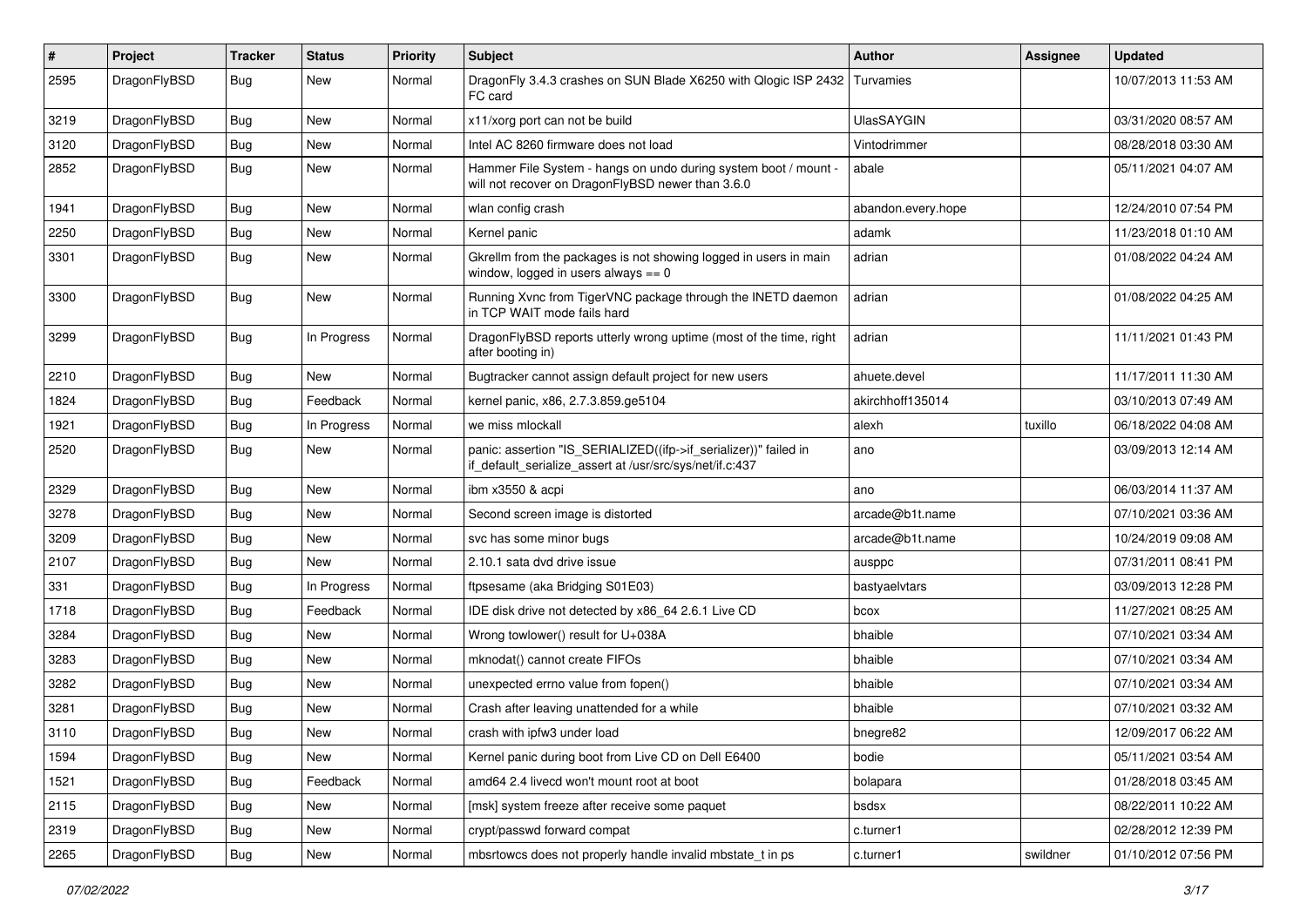| $\vert$ # | <b>Project</b> | <b>Tracker</b> | <b>Status</b> | <b>Priority</b> | <b>Subject</b>                                                                               | <b>Author</b> | Assignee | <b>Updated</b>      |
|-----------|----------------|----------------|---------------|-----------------|----------------------------------------------------------------------------------------------|---------------|----------|---------------------|
| 1618      | DragonFlyBSD   | <b>Bug</b>     | Feedback      | Normal          | collision for 'struct pmap' when using RPC and <sys user.h=""></sys>                         | carenas       |          | 05/11/2021 04:05 AM |
| 3143      | DragonFlyBSD   | <b>Bug</b>     | New           | Normal          | assertion "0" failed in hammer2 inode xop chain sync                                         | cbin          |          | 07/18/2018 12:50 PM |
| 3139      | DragonFlyBSD   | <b>Bug</b>     | <b>New</b>    | Normal          | USB Mouse Does Not Work in DragonflyBSD guest on VirtualBox                                  | chiguy1256    |          | 06/24/2018 10:14 PM |
| 3280      | DragonFlyBSD   | Bug            | <b>New</b>    | Normal          | KMS console and i915(4) not working in 6.0                                                   | cmusser       |          | 07/10/2021 03:35 AM |
| 1481      | DragonFlyBSD   | Bug            | Feedback      | Normal          | panic: assertion: kva p(buf) in soopt from kbuf (after ipfw pipe<br>show, 2.2.1-R)           | combiner      |          | 05/11/2021 04:01 AM |
| 1587      | DragonFlyBSD   | <b>Bug</b>     | Feedback      | Normal          | can't gdb across fork                                                                        | corecode      | tuxillo  | 05/11/2021 03:54 AM |
| 1584      | DragonFlyBSD   | <b>Bug</b>     | In Progress   | Normal          | can't use ssh from jail: debug1: read_passphrase: can't open<br>/dev/tty: Device busy        | corecode      | tuxillo  | 05/11/2021 03:53 AM |
| 1583      | DragonFlyBSD   | <b>Bug</b>     | In Progress   | Normal          | panic: assertion: cursor->trans->sync lock refs $> 0$ in<br>hammer_recover_cursor            | corecode      | tuxillo  | 05/11/2021 03:53 AM |
| 1556      | DragonFlyBSD   | <b>Bug</b>     | <b>New</b>    | Normal          | many processes stuck in "hmrrcm", system unusable                                            | corecode      | tuxillo  | 05/11/2021 03:52 AM |
| 1547      | DragonFlyBSD   | Bug            | In Progress   | Normal          | disklabel64 automatic sizing                                                                 | corecode      | tuxillo  | 05/11/2021 03:52 AM |
| 1528      | DragonFlyBSD   | Bug            | In Progress   | Normal          | ktrace does not show proper return values for pipe(2)                                        | corecode      | tuxillo  | 05/11/2021 03:52 AM |
| 1475      | DragonFlyBSD   | Bug            | In Progress   | Normal          | kernel blocks with low memory and syscons setting a high res mode<br>/ scrollback            | corecode      | tuxillo  | 05/11/2021 03:52 AM |
| 1474      | DragonFlyBSD   | <b>Bug</b>     | New           | Normal          | ithread 1 unexpectedly rescheduled                                                           | corecode      | tuxillo  | 05/11/2021 03:52 AM |
| 1469      | DragonFlyBSD   | Bug            | In Progress   | Normal          | Hammer history security concern                                                              | corecode      | tuxillo  | 05/11/2021 03:52 AM |
| 1442      | DragonFlyBSD   | Bug            | <b>New</b>    | Normal          | blocking SIGSEGV and triggering a segment violation produces an<br>all CPU consuming process | corecode      | tuxillo  | 05/11/2021 03:52 AM |
| 1440      | DragonFlyBSD   | <b>Bug</b>     | <b>New</b>    | Normal          | ptrace/gdb doesn't work after process blocks SIGTRAP                                         | corecode      | tuxillo  | 05/11/2021 03:52 AM |
| 1307      | DragonFlyBSD   | Bug            | In Progress   | Normal          | hammer tid -2 shows unexpected result                                                        | corecode      |          | 10/18/2016 05:29 PM |
| 1287      | DragonFlyBSD   | Bug            | Feedback      | Normal          | altg configuration doesn't work                                                              | corecode      | tuxillo  | 05/11/2021 03:51 AM |
| 1030      | DragonFlyBSD   | Bug            | In Progress   | Normal          | msdosfs umount panic                                                                         | corecode      | tuxillo  | 05/11/2021 03:51 AM |
| 911       | DragonFlyBSD   | <b>Bug</b>     | Feedback      | Normal          | kldload/kernel linker can exceed malloc reserve and panic system                             | corecode      | tuxillo  | 05/11/2021 03:51 AM |
| 901       | DragonFlyBSD   | Bug            | Feedback      | Normal          | route show needs to get data from all cpus                                                   | corecode      | tuxillo  | 05/11/2021 03:50 AM |
| 847       | DragonFlyBSD   | Bug            | Feedback      | Normal          | processes getting stuck on mount point                                                       | corecode      | tuxillo  | 05/11/2021 03:50 AM |
| 781       | DragonFlyBSD   | Bug            | In Progress   | Normal          | fdisk uses wrong geometry on usb flash drives                                                | corecode      | tuxillo  | 05/11/2021 03:50 AM |
| 742       | DragonFlyBSD   | <b>Bug</b>     | In Progress   | Normal          | umount problems with multiple mounts                                                         | corecode      | tuxillo  | 06/25/2022 04:02 AM |
| 731       | DragonFlyBSD   | <b>Bug</b>     | <b>New</b>    | Normal          | system freeze on "slice too large"                                                           | corecode      | tuxillo  | 06/25/2022 04:01 AM |
| 341       | DragonFlyBSD   | Bug            | <b>New</b>    | Normal          | Vinum erroneously repors devices as busy                                                     | corecode      | swildner | 01/21/2012 04:50 AM |
| 2687      | DragonFlyBSD   | Bug            | <b>New</b>    | Normal          | natacontrol software RAID in installer                                                       | csmelosky     |          | 06/22/2014 12:03 PM |
| 3227      | DragonFlyBSD   | Submit         | <b>New</b>    | Normal          | Add HAMMER2 instructions in the installation medium README                                   | daftaupe      |          | 03/26/2020 03:34 PM |
| 3243      | DragonFlyBSD   | <b>Bug</b>     | New           | Normal          | SMART status not reported properly for SSD disks                                             | daftaupe      |          | 09/09/2020 11:03 PM |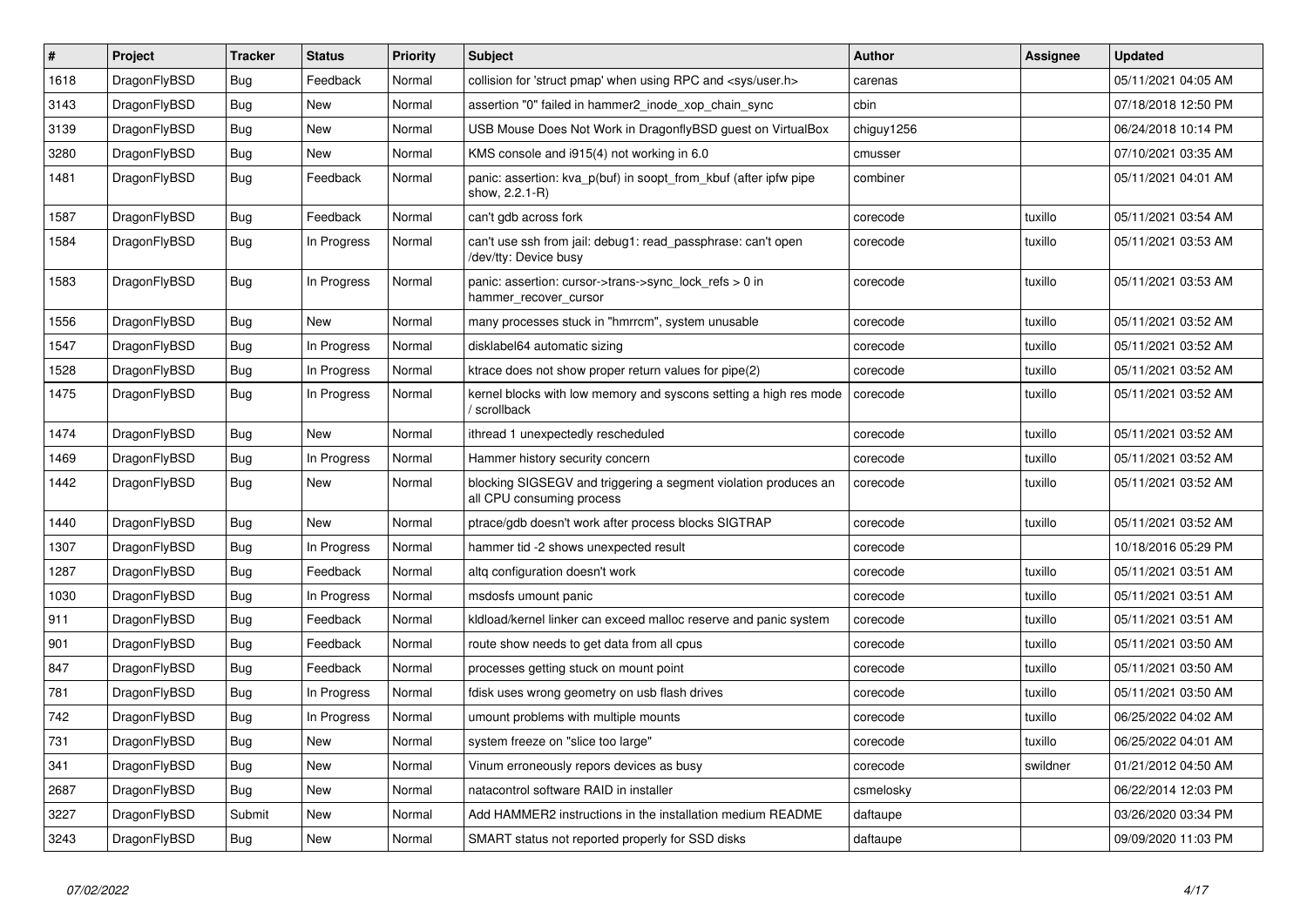| $\pmb{\#}$ | Project      | <b>Tracker</b> | <b>Status</b> | <b>Priority</b> | Subject                                                                                                                                                   | <b>Author</b> | <b>Assignee</b> | <b>Updated</b>      |
|------------|--------------|----------------|---------------|-----------------|-----------------------------------------------------------------------------------------------------------------------------------------------------------|---------------|-----------------|---------------------|
| 3145       | DragonFlyBSD | Submit         | In Progress   | Normal          | Update libelf to FreeBSD 12 current and build as base library usable<br>by ports                                                                          | davshao       | tuxillo         | 08/20/2021 03:58 PM |
| 3031       | DragonFlyBSD | Submit         | In Progress   | Normal          | Update drm/radeon to Linux 4.7.10 as much as possible                                                                                                     | davshao       | ftigeot         | 08/19/2021 12:33 PM |
| 2994       | DragonFlyBSD | Bug            | <b>New</b>    | Normal          | Intermittent boot hangs after git: hammer - HAMMER Version 7                                                                                              | davshao       |                 | 03/30/2017 02:06 PM |
| 2835       | DragonFlyBSD | Bug            | <b>New</b>    | Normal          | /usr/include/c++/5.0/bits/c++locale.h likes<br>POSIX_C_SOURCE>=200809                                                                                     | davshao       |                 | 11/18/2015 03:40 AM |
| 2688       | DragonFlyBSD | Bug            | New           | Normal          | 67613368bdda7 Fix wrong checks for U4B presence Asrock Z77M<br>difficulty detecting USB keyboard                                                          | davshao       |                 | 06/28/2014 07:08 PM |
| 2652       | DragonFlyBSD | Bug            | New           | Normal          | 189a0ff3761b47  ix: Implement MSI-X support locks up Lenovo<br>S10 Intel Atom n270                                                                        | davshao       |                 | 05/14/2014 01:55 AM |
| 2414       | DragonFlyBSD | <b>Bug</b>     | In Progress   | Normal          | Lenovo S10 acpi freeze (not new)                                                                                                                          | davshao       |                 | 05/11/2021 04:13 AM |
| 3076       | DragonFlyBSD | Bug            | <b>New</b>    | Normal          | sys/dev/netif/ig_hal/e1000_ich8lan.c:1594: sanity checking mixup?                                                                                         | dcb           |                 | 10/11/2017 01:58 AM |
| 3025       | DragonFlyBSD | Bug            | New           | Normal          | sys/dev/powermng/powernow/powernow.c:284: bad comparison?                                                                                                 | dcb           |                 | 09/23/2017 07:45 AM |
| 3022       | DragonFlyBSD | Bug            | New           | Normal          | sys/dev/netif/ath/ath/if ath.c:2142: strange bitmask?                                                                                                     | dcb           |                 | 04/11/2017 11:49 AM |
| 3021       | DragonFlyBSD | Bug            | In Progress   | Normal          | sys/dev/drm/i915/i915_gem_stolen.c:115]: (error) Signed integer<br>overflow for expression '65535<<20'                                                    | dcb           |                 | 04/11/2017 12:46 PM |
| 3018       | DragonFlyBSD | Bug            | New           | Normal          | sys/bus/u4b/wlan/if run.c:5464]: (style) Redundant condition                                                                                              | dcb           |                 | 04/11/2017 11:26 AM |
| 3011       | DragonFlyBSD | Bug            | In Progress   | Normal          | dragonfly/sys/dev/netif/re/re.c: suspicious code?                                                                                                         | dcb           |                 | 07/29/2017 01:26 AM |
| 2717       | DragonFlyBSD | Submit         | Feedback      | Normal          | Out of range numeric handling                                                                                                                             | dclink        | tuxillo         | 05/11/2021 04:08 AM |
| 3154       | DragonFlyBSD | Submit         | <b>New</b>    | Normal          | Update serial handling in bootloader                                                                                                                      | ddegroot      | dillon          | 11/06/2018 11:21 PM |
| 3147       | DragonFlyBSD | Submit         | New           | Normal          | Enable headless installation                                                                                                                              | ddegroot      |                 | 10/09/2018 01:25 PM |
| 2708       | DragonFlyBSD | Bug            | New           | Normal          | unable to send TCP nor UDP on age(4) interface                                                                                                            | dermiste      |                 | 05/11/2021 03:54 AM |
| 1774       | DragonFlyBSD | Bug            | New           | Normal          | New IP header cleanup branch available for testing                                                                                                        | dillon        |                 | 05/15/2022 10:59 AM |
| 1448       | DragonFlyBSD | Bug            | Feedback      | Normal          | panic: assertion: _tp->tt_msg->tt_cpuid == mycpuid in<br>tcp_callout_active tcp_output tcp_usr_send netmsg_pru_send<br>netmsg_service tcpmsg_service_loop | dillon        |                 | 05/11/2021 04:00 AM |
| 1429       | DragonFlyBSD | <b>Bug</b>     | Feedback      | Normal          | vkernel bug - "mfree: m->m_nextpkt != NULL"                                                                                                               | dillon        |                 | 05/11/2021 04:00 AM |
| 1336       | DragonFlyBSD | Bug            | In Progress   | Normal          | Still looking for reports of missed directory entries w/ HAMMER                                                                                           | dillon        |                 | 05/11/2021 04:00 AM |
| 3117       | DragonFlyBSD | Bug            | <b>New</b>    | Normal          | Problem with colours if "intel" video-driver used                                                                                                         | dpostolov     |                 | 01/07/2018 11:35 PM |
| 3116       | DragonFlyBSD | <b>Bug</b>     | New           | Normal          | da0 detects on very big volume if to remove usb install stick and<br>reboot on Intel NUC5PPYH                                                             | dpostolov     |                 | 01/07/2018 09:40 PM |
| 1877       | DragonFlyBSD | Bug            | New           | Normal          | Freeze during 1st hammer cleanup after new install                                                                                                        | elekktretterr |                 | 05/15/2022 11:43 AM |
| 1669       | DragonFlyBSD | <b>Bug</b>     | In Progress   | Normal          | Drive wont open using button                                                                                                                              | elekktretterr |                 | 02/29/2012 12:05 PM |
| 1668       | DragonFlyBSD | Bug            | Feedback      | Normal          | Power button not working                                                                                                                                  | elekktretterr |                 | 03/10/2013 06:22 AM |
| 1634       | DragonFlyBSD | <b>Bug</b>     | New           | Normal          | panic: spin_lock: 0xe4ad1320, indefinitive wait!                                                                                                          | elekktretterr |                 | 01/19/2015 03:21 AM |
| 1613       | DragonFlyBSD | Bug            | Feedback      | Normal          | USB Keyboard not working on master                                                                                                                        | elekktretterr |                 | 05/11/2021 04:05 AM |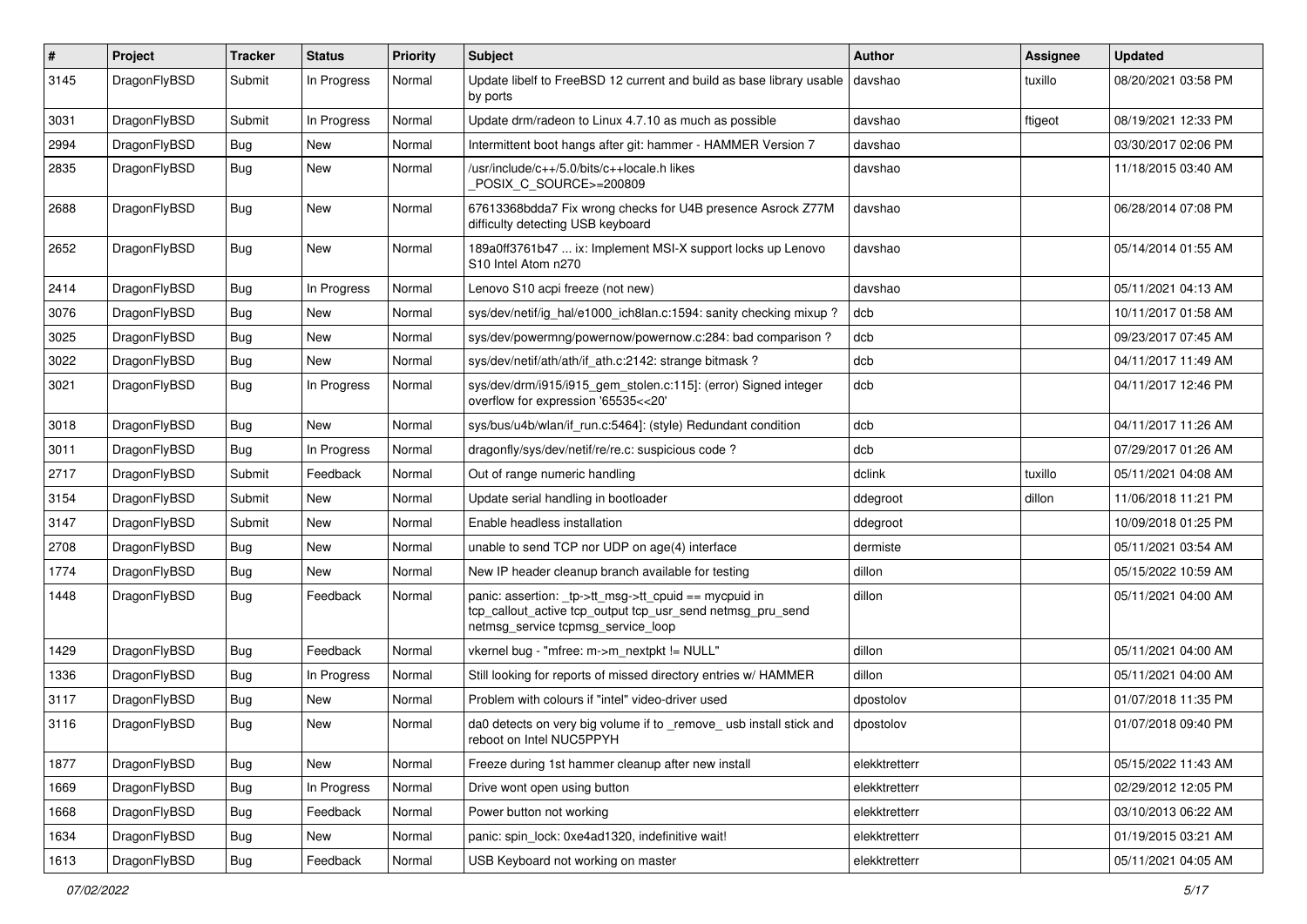| #    | Project      | <b>Tracker</b> | <b>Status</b> | <b>Priority</b> | Subject                                                                                                    | <b>Author</b> | Assignee | <b>Updated</b>      |
|------|--------------|----------------|---------------|-----------------|------------------------------------------------------------------------------------------------------------|---------------|----------|---------------------|
| 1463 | DragonFlyBSD | <b>Bug</b>     | New           | Normal          | Mountroot before drives are initialized                                                                    | elekktretterr |          | 12/07/2010 01:30 PM |
| 1456 | DragonFlyBSD | <b>Bug</b>     | Feedback      | Normal          | Microsoft wireless desktop problems                                                                        | elekktretterr |          | 01/15/2015 08:34 AM |
| 1454 | DragonFlyBSD | <b>Bug</b>     | Feedback      | Normal          | Unable to boot from external USB DVD drive                                                                 | elekktretterr |          | 05/11/2021 04:01 AM |
| 1194 | DragonFlyBSD | <b>Bug</b>     | New           | Normal          | SCSI errors while trying to copy photos from my camera                                                     | elekktretterr |          | 01/14/2015 04:39 PM |
| 1181 | DragonFlyBSD | <b>Bug</b>     | In Progress   | Normal          | ACX111 panic                                                                                               | elekktretterr |          | 05/11/2021 04:00 AM |
| 2254 | DragonFlyBSD | <b>Bug</b>     | New           | Normal          | panic: assertion "ref < &td->td_toks_end" failed in lwkt_gettoken at<br>/usr/src/sys/kern/lwkt_token.c:588 | eocallaghan   |          | 12/05/2011 10:21 PM |
| 2164 | DragonFlyBSD | <b>Bug</b>     | <b>New</b>    | Normal          | panic on reboot from usb.                                                                                  | eocallaghan   |          | 10/27/2011 09:29 AM |
| 2161 | DragonFlyBSD | <b>Bug</b>     | New           | Normal          | Outdated xorg.conf file gets installed into etc and screws up mouse                                        | eocallaghan   |          | 10/27/2011 01:51 PM |
| 2158 | DragonFlyBSD | <b>Bug</b>     | New           | Normal          | iwn panics with assertion on boot.                                                                         | eocallaghan   |          | 10/24/2011 04:13 PM |
| 1592 | DragonFlyBSD | <b>Bug</b>     | Feedback      | Normal          | AcpiOSUnmapMemory: Warning, deallocation did not track<br>allocation.                                      | eocallaghan   |          | 06/02/2014 07:45 AM |
| 1591 | DragonFlyBSD | <b>Bug</b>     | Feedback      | Normal          | Lenovo X301 hangs with AHCI Driver CMD TIMEOUT<br>STS=d0 <bsy></bsy>                                       | eocallaghan   |          | 05/11/2021 04:05 AM |
| 2544 | DragonFlyBSD | Bug            | New           | Normal          | live DVD system boot (menu option 1) caused db> prompt on<br>PE1950                                        | estrabd       |          | 05/11/2021 03:54 AM |
| 3276 | DragonFlyBSD | Submit         | <b>New</b>    | Normal          | Add option controlling whether gpt expand expands the last partition<br>(needs testing)                    | falsifian     |          | 07/10/2021 03:35 AM |
| 2075 | DragonFlyBSD | Bug            | <b>New</b>    | Normal          | pflogd on x86 64                                                                                           | fanch         |          | 05/16/2011 04:04 PM |
| 2569 | DragonFlyBSD | <b>Bug</b>     | New           | Normal          | ctime NFS                                                                                                  | ferney        |          | 08/11/2013 04:35 AM |
| 1672 | DragonFlyBSD | <b>Bug</b>     | Feedback      | Normal          | panic (trap 12) around btree_search() in 2.4.1-RELEASE                                                     | floid         |          | 01/19/2015 03:36 AM |
| 979  | DragonFlyBSD | <b>Bug</b>     | Feedback      | Normal          | Failure-prone USB mass storage (SB600? msdosfs? CAM?)                                                      | floid         |          | 01/15/2015 08:38 AM |
| 846  | DragonFlyBSD | <b>Bug</b>     | Feedback      | Normal          | USB bugs:usb mouse can't used!                                                                             | frankning     |          | 01/15/2015 08:36 AM |
| 1899 | DragonFlyBSD | <b>Bug</b>     | New           | Normal          | Keyboard doesn't work                                                                                      | fransm        |          | 05/15/2022 03:32 PM |
| 2122 | DragonFlyBSD | Submit         | New           | Normal          | [Review] Fixes to the VFS layer                                                                            | ftigeot       |          | 05/31/2022 03:25 PM |
| 2819 | DragonFlyBSD | <b>Bug</b>     | In Progress   | Normal          | Random micro system freezes after a week of uptime                                                         | ftigeot       | dillon   | 08/16/2015 08:46 PM |
| 2803 | DragonFlyBSD | <b>Bug</b>     | New           | Normal          | HAMMER: Warning: UNDO area too small!                                                                      | ftigeot       |          | 03/11/2015 03:42 PM |
| 2674 | DragonFlyBSD | <b>Bug</b>     | New           | Normal          | <b>GPT Support</b>                                                                                         | ftigeot       |          | 12/28/2015 02:54 PM |
| 2619 | DragonFlyBSD | <b>Bug</b>     | New           | Normal          | DragonFly 3.6 can't be installed on a 6TB volume                                                           | ftigeot       |          | 02/23/2014 11:55 PM |
| 2535 | DragonFlyBSD | <b>Bug</b>     | I New         | Normal          | Imap processes apparentlt blocked on disk I/O                                                              | ftigeot       |          | 04/02/2013 09:31 AM |
| 2416 | DragonFlyBSD | <b>Bug</b>     | New           | Normal          | ".' entry can be removed on mounted nfs filesystem                                                         | ftigeot       | tuxillo  | 06/03/2014 04:40 AM |
| 2051 | DragonFlyBSD | <b>Bug</b>     | New           | Normal          | No ipv6 lan route entry created on 2.10                                                                    | ftigeot       |          | 04/21/2011 10:37 AM |
| 2037 | DragonFlyBSD | <b>Bug</b>     | Feedback      | Normal          | Panic Bad link elm while building packages                                                                 | ftigeot       | dillon   | 04/21/2011 07:20 AM |
| 1923 | DragonFlyBSD | <b>Bug</b>     | <b>New</b>    | Normal          | Abysmal NFS performance with IPv6                                                                          | ftigeot       |          | 12/05/2010 09:34 PM |
| 1826 | DragonFlyBSD | Bug            | New           | Normal          | panic during boot: assertion so->so_port  in tcp_input                                                     | ftigeot       |          | 05/15/2022 11:05 AM |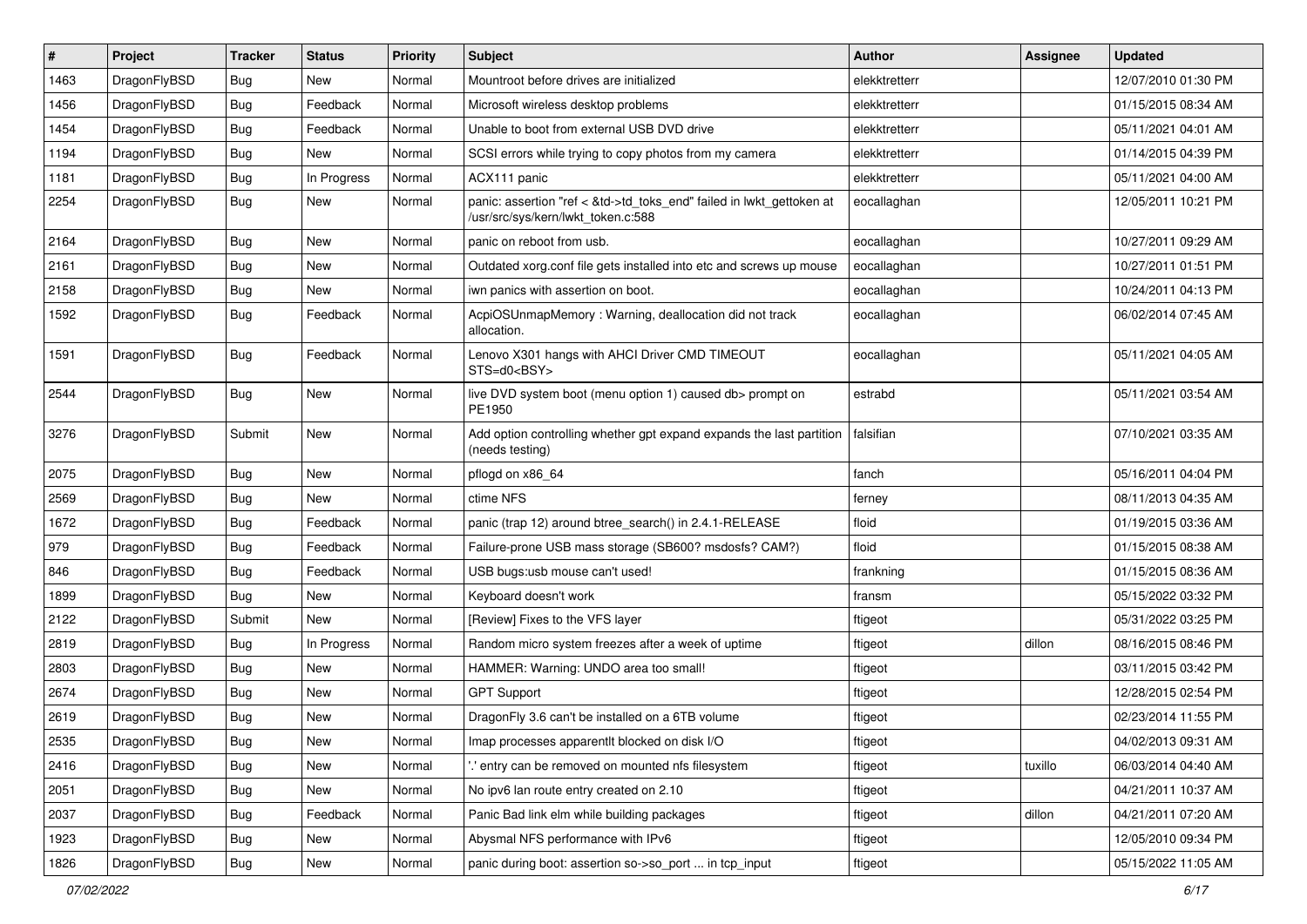| #    | Project      | <b>Tracker</b> | <b>Status</b> | <b>Priority</b> | Subject                                                                                    | <b>Author</b>   | <b>Assignee</b> | <b>Updated</b>      |
|------|--------------|----------------|---------------|-----------------|--------------------------------------------------------------------------------------------|-----------------|-----------------|---------------------|
| 1818 | DragonFlyBSD | <b>Bug</b>     | New           | Normal          | panic: Bad tailq NEXT (kqueue issue ?)                                                     | ftigeot         |                 | 05/15/2022 11:40 AM |
| 1593 | DragonFlyBSD | <b>Bug</b>     | Feedback      | Normal          | panic: assertion: ccb == ap->ap_err_ccb in ahci_put_err_ccb                                | ftigeot         | ftigeot         | 05/15/2022 05:09 AM |
| 2577 | DragonFlyBSD | <b>Bug</b>     | New           | Normal          | virtio-blk iops performance is cpu limited on high end devices                             | $g$ js $278$    | vsrinivas       | 08/01/2013 02:28 PM |
| 3165 | DragonFlyBSD | <b>Bug</b>     | New           | Normal          | Looping at boot time                                                                       | gop             |                 | 12/28/2018 01:04 PM |
| 2094 | DragonFlyBSD | Bug            | <b>New</b>    | Normal          | Segfault when gdb printing backtrace from core dump                                        | greenrd         |                 | 06/25/2011 04:14 PM |
| 1563 | DragonFlyBSD | <b>Bug</b>     | Feedback      | Normal          | reset(1) doesn't reset terminal to the defaults                                            | hasso           |                 | 03/10/2013 04:17 AM |
| 1525 | DragonFlyBSD | Bug            | New           | Normal          | boehm-gc problems                                                                          | hasso           |                 | 10/13/2012 07:13 PM |
| 1502 | DragonFlyBSD | <b>Bug</b>     | In Progress   | Normal          | Lock while deleting files from nohistory HAMMER directories                                | hasso           |                 | 03/10/2013 04:28 AM |
| 1486 | DragonFlyBSD | <b>Bug</b>     | Feedback      | Normal          | Interrupt storm related to SATA DVD device                                                 | hasso           |                 | 05/11/2021 04:01 AM |
| 1430 | DragonFlyBSD | Bug            | New           | Normal          | Buggy w(1)?                                                                                | hasso           | alexh           | 11/24/2010 08:09 AM |
| 1411 | DragonFlyBSD | <b>Bug</b>     | Feedback      | Normal          | Burning doesn't work with ahci(4)                                                          | hasso           | dillon          | 05/11/2021 04:00 AM |
| 2125 | DragonFlyBSD | Bug            | <b>New</b>    | Normal          | Weird garbage in dmesg                                                                     | herrgard        |                 | 08/30/2011 08:04 PM |
| 2045 | DragonFlyBSD | <b>Bug</b>     | New           | Normal          | ral(4): Fatal trap 12: page fault while in kernel mode (two panics)                        | herrgard        |                 | 11/03/2011 05:34 PM |
| 3206 | DragonFlyBSD | Submit         | <b>New</b>    | Normal          | update psm/kbd to FreeBSD 12.0 code                                                        | htse            |                 | 10/05/2019 03:49 PM |
| 3201 | DragonFlyBSD | Submit         | New           | Normal          | Fixes make search display                                                                  | htse            |                 | 08/20/2021 04:02 PM |
| 3189 | DragonFlyBSD | Bug            | New           | Normal          | Allow DragonFly Mail Agent to accept an alternate config via<br>command line switch        | iang            |                 | 08/16/2021 12:42 AM |
| 3029 | DragonFlyBSD | Bug            | <b>New</b>    | Normal          | Running DflyBSD 4.8 on FreeBSD bhyve as a guest                                            | iron            |                 | 05/13/2022 04:33 AM |
| 2746 | DragonFlyBSD | <b>Bug</b>     | New           | Normal          | some fraction of xterms started from the xmonad window manager<br>get killed with SIGALRM  | isenmann        | profmakx        | 12/28/2014 02:51 AM |
| 2604 | DragonFlyBSD | Bug            | <b>New</b>    | Normal          | dell laptop does not boot with LATEST                                                      | isenmann        |                 | 11/20/2013 02:07 AM |
| 3134 | DragonFlyBSD | <b>Bug</b>     | <b>New</b>    | Normal          | RFC 3021 (/31 networks) appear to be unsupported                                           | jailbird        |                 | 05/16/2018 11:03 PM |
| 2369 | DragonFlyBSD | Bug            | New           | Normal          | panic: Bad link elm 0xffffffe07edf6068 next->prev != elm                                   | jaydg           |                 | 08/15/2012 03:04 AM |
| 2353 | DragonFlyBSD | <b>Bug</b>     | In Progress   | Normal          | panic: assertion "gd->gd_spinlocks_wr == 0" failed in<br>bsd4_schedulerclock               | jaydg           | alexh           | 11/28/2012 01:57 AM |
| 2308 | DragonFlyBSD | Bug            | New           | Normal          | System freeze when unloading snd_hda                                                       | jaydg           |                 | 02/19/2012 07:15 AM |
| 2731 | DragonFlyBSD | <b>Bug</b>     | In Progress   | Normal          | Screen full of random colors when starting Xorg with Intel Haswell<br>HD Graphics P4600    | jkatzmaier      |                 | 11/12/2014 04:08 PM |
| 3089 | DragonFlyBSD | Bug            | In Progress   | Normal          | vtnet(4) - disable TCP checksum offload by default                                         | jlane           | vadaszi         | 05/11/2021 04:14 AM |
| 2890 | DragonFlyBSD | <b>Bug</b>     | New           | Normal          | not able to boot usb installer on Toshiba Chromebook 2                                     | johnnywhishbone |                 | 02/22/2016 03:42 AM |
| 2712 | DragonFlyBSD | <b>Bug</b>     | New           | Normal          | connect(2) returns EINVAL when retrying after ECONNREFUSED                                 | jorisgio        |                 | 08/14/2014 05:31 PM |
| 2391 | DragonFlyBSD | <b>Bug</b>     | In Progress   | Normal          | System lock with ahci and acpi enabled on ATI RS690 chipset with<br>SMB600 sata controller | jorisgio        | vadaszi         | 06/03/2015 03:51 PM |
| 2568 | DragonFlyBSD | <b>Bug</b>     | <b>New</b>    | Normal          | AHCI panic                                                                                 | josepht         |                 | 06/07/2013 05:52 PM |
| 2013 | DragonFlyBSD | <b>Bug</b>     | In Progress   | Normal          | oversized DMA request loop                                                                 | josepht         |                 | 05/11/2021 04:06 AM |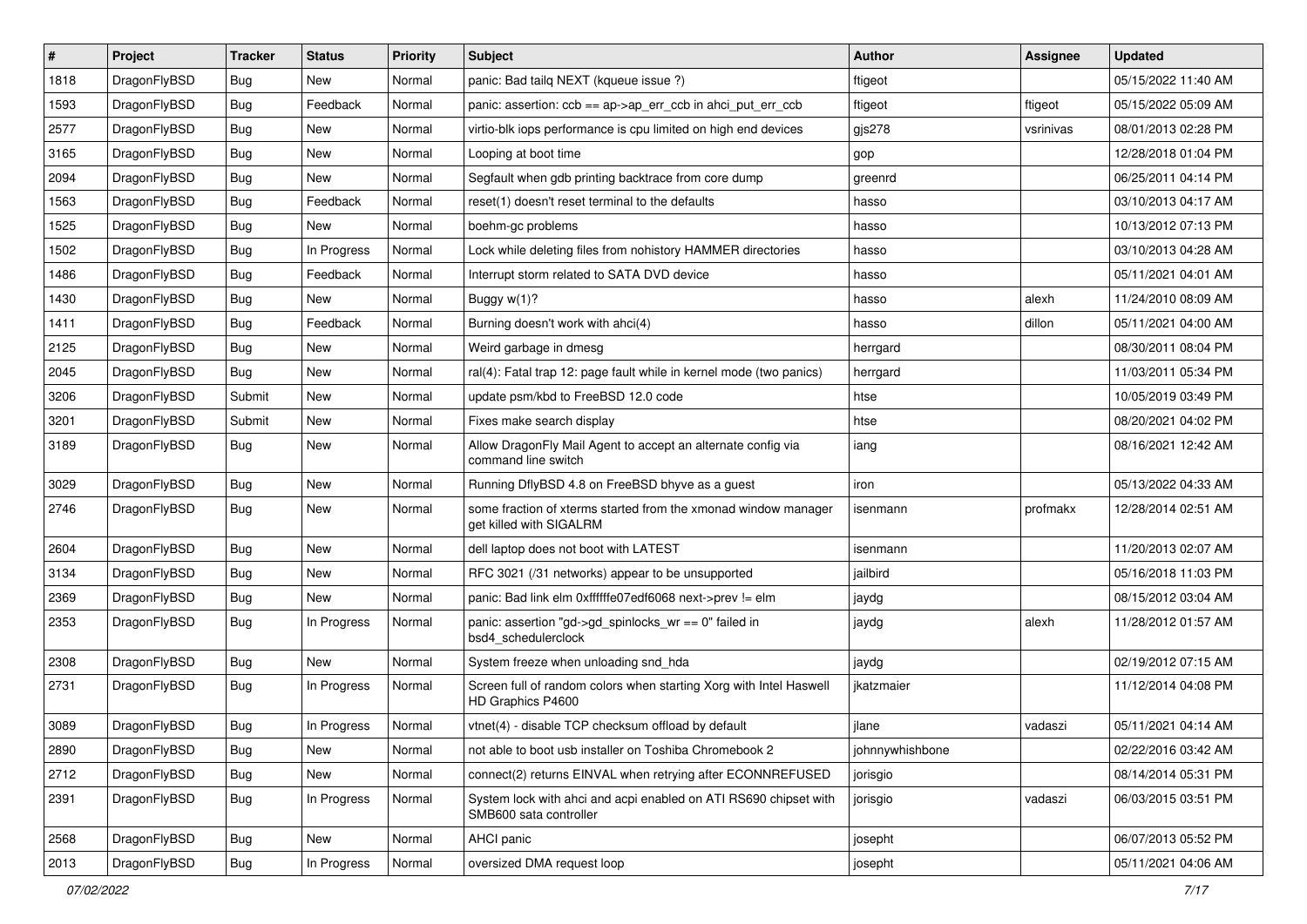| #    | Project      | <b>Tracker</b> | <b>Status</b> | <b>Priority</b> | Subject                                                                                                    | Author        | Assignee  | <b>Updated</b>      |
|------|--------------|----------------|---------------|-----------------|------------------------------------------------------------------------------------------------------------|---------------|-----------|---------------------|
| 1745 | DragonFlyBSD | Bug            | Feedback      | Normal          | kmalloc panic                                                                                              | josepht       |           | 05/11/2021 04:05 AM |
| 1330 | DragonFlyBSD | Bug            | Feedback      | Normal          | Hammer, usb disk, SYNCHRONIZE CACHE failure                                                                | josepht       |           | 06/02/2014 04:56 AM |
| 1717 | DragonFlyBSD | <b>Bug</b>     | Feedback      | Normal          | HAMMER panic in hammer cursor down()                                                                       | josepht1      |           | 05/11/2021 04:05 AM |
| 2245 | DragonFlyBSD | Bug            | New           | Normal          | panic: assertion "ref < &td->td_toks_end" failed in lwkt_gettoken at<br>/usr/src/sys/kern/lwkt_token.c:588 | juanfra684    |           | 11/22/2011 07:41 PM |
| 2153 | DragonFlyBSD | Bug            | <b>New</b>    | Normal          | Too many unuseful warnings at boot                                                                         | juanfra684    |           | 10/18/2011 10:16 PM |
| 2444 | DragonFlyBSD | Bug            | New           | Normal          | Crash during Hammer overnight cleanup                                                                      | justin        |           | 11/04/2012 07:58 AM |
| 2090 | DragonFlyBSD | <b>Bug</b>     | Feedback      | Normal          | snd_hda does not support headphone automute                                                                | justin        |           | 03/29/2012 08:03 PM |
| 2645 | DragonFlyBSD | <b>Bug</b>     | New           | Normal          | panic with dsched fq and ioprio                                                                            | jyoung15      |           | 02/20/2014 07:29 AM |
| 1727 | DragonFlyBSD | Bug            | Feedback      | Normal          | CD boot panic (2.6.1) (usb?)                                                                               | kiril         |           | 05/15/2022 05:10 AM |
| 2288 | DragonFlyBSD | <b>Bug</b>     | Feedback      | Normal          | Random IO performance loss introduced since January 1st                                                    | lentferj      |           | 01/23/2013 04:21 PM |
| 1939 | DragonFlyBSD | Bug            | <b>New</b>    | Normal          | Panic on nightly build and stress test box                                                                 | lentferj      |           | 12/18/2010 08:41 AM |
| 1916 | DragonFlyBSD | <b>Bug</b>     | New           | Normal          | Constant crashes on x86 64 with UFS                                                                        | lentferj      |           | 11/21/2010 07:40 PM |
| 2892 | DragonFlyBSD | <b>Bug</b>     | <b>New</b>    | Normal          | swap pager:indefinite wait bufferf error                                                                   | <b>Ihmwzy</b> |           | 02/21/2016 10:32 PM |
| 3310 | DragonFlyBSD | Bug            | In Progress   | Normal          | NVMM+QEMU fail to boot with UEFI: Mem Assist Failed<br>[gpa=0xfffffff0]                                    | liweitianux   |           | 01/11/2022 03:22 PM |
| 3028 | DragonFlyBSD | Bug            | In Progress   | Normal          | installer: confusion of set/get disk encryption passphrase dialogs                                         | liweitianux   | tuxillo   | 06/03/2022 05:13 PM |
| 2917 | DragonFlyBSD | Bug            | New           | Normal          | da8: reading primary partition table: error accessing offset<br>000000000000 for 512                       | liweitianux   |           | 05/11/2021 08:43 PM |
| 2565 | DragonFlyBSD | Bug            | New           | Normal          | "ifconfig ix0 up" panic                                                                                    | Itpig402a     |           | 06/03/2013 05:46 AM |
| 2434 | DragonFlyBSD | <b>Bug</b>     | New           | Normal          | BTX Halted - Boot fails on USB/GUI                                                                         | lucmv         |           | 10/17/2012 08:12 PM |
| 2808 | DragonFlyBSD | Bug            | <b>New</b>    | Normal          | X freeze by switching between X and VT - results in black screen                                           | lukesky333    |           | 05/11/2021 03:55 AM |
| 2531 | DragonFlyBSD | Bug            | <b>New</b>    | Normal          | camcontrol fails to disable APM                                                                            | m.lombardi85  |           | 03/23/2013 12:28 PM |
| 2370 | DragonFlyBSD | <b>Bug</b>     | <b>New</b>    | Normal          | panic: ffs_valloc: dup alloc                                                                               | marino        | vsrinivas | 02/01/2013 09:28 AM |
| 2167 | DragonFlyBSD | Bug            | <b>New</b>    | Normal          | shutdown/reboot fails after uptime msg                                                                     | marino        |           | 11/28/2011 03:01 AM |
| 2092 | DragonFlyBSD | <b>Bug</b>     | <b>New</b>    | Normal          | Panic: Bad link elm 0x next->prev != elm                                                                   | masterblaster | dillon    | 12/04/2011 12:49 PM |
| 3035 | DragonFlyBSD | Bug            | New           | Normal          | panic: assertion "cpu >= 0 && cpu < ncpus" failed in netisr_cpuport<br>at /usr/src/sys/net/netisr2.h:87    | masu          |           | 05/11/2017 01:24 AM |
| 2809 | DragonFlyBSD | <b>Bug</b>     | New           | Normal          | hammer mirror-stream                                                                                       | masu          |           | 04/10/2015 12:33 AM |
| 1860 | DragonFlyBSD | <b>Bug</b>     | Feedback      | Normal          | Panic while creating UFS fs on vn(4) for initrd                                                            | matthias      |           | 02/29/2012 07:16 AM |
| 2067 | DragonFlyBSD | <b>Bug</b>     | New           | Normal          | sound/pcm: "play interrupt timeout, channel dead"                                                          | matthiasr     |           | 05/11/2021 03:55 AM |
| 2598 | DragonFlyBSD | <b>Bug</b>     | New           | Normal          | i386 via USB Booting                                                                                       | mbzadegan     |           | 10/21/2013 02:28 AM |
| 2644 | DragonFlyBSD | <b>Bug</b>     | Feedback      | Normal          | 3.6.0-REL trap 9 on boot                                                                                   | memmerto      |           | 11/27/2021 08:08 AM |
| 1293 | DragonFlyBSD | Bug            | New           | Normal          | 2.2.1-REL Installer Request                                                                                | mk            | tuxillo   | 05/11/2021 04:00 AM |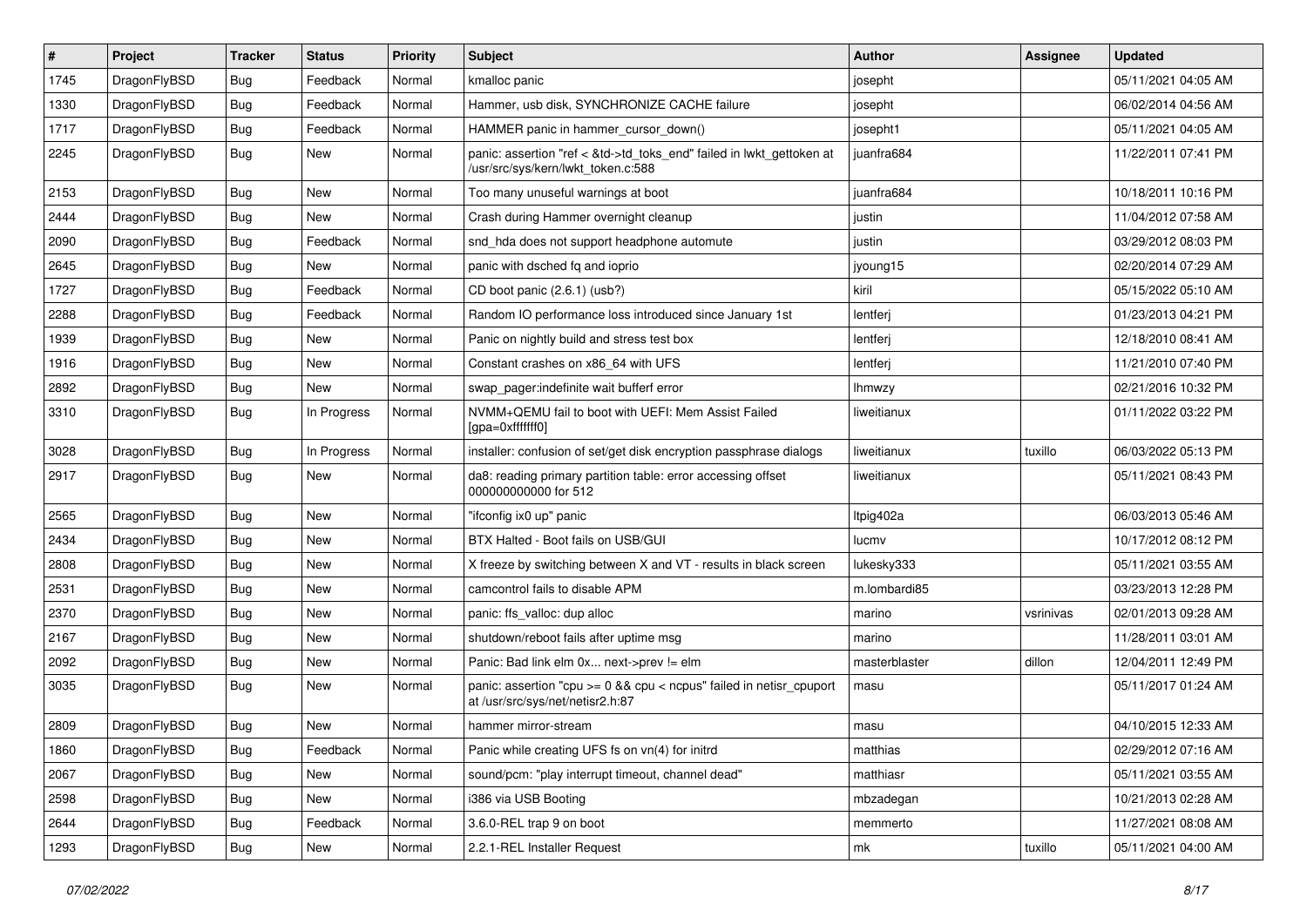| $\pmb{\#}$ | Project      | <b>Tracker</b> | <b>Status</b> | <b>Priority</b> | Subject                                                                                                            | <b>Author</b>          | Assignee  | <b>Updated</b>      |
|------------|--------------|----------------|---------------|-----------------|--------------------------------------------------------------------------------------------------------------------|------------------------|-----------|---------------------|
| 3317       | DragonFlyBSD | Bug            | In Progress   | Normal          | Network vtnet0 not working on Hetzner cloud                                                                        | mneumann               |           | 06/18/2022 03:55 AM |
| 3235       | DragonFlyBSD | Bug            | <b>New</b>    | Normal          | Kernel panic in devfs vnops.c                                                                                      | mneumann               |           | 04/28/2020 07:00 AM |
| 3222       | DragonFlyBSD | Bug            | New           | Normal          | gcc - undefined reference to '__atomic_load' (missing libatomic?)                                                  | mneumann               |           | 02/08/2020 02:45 AM |
| 2972       | DragonFlyBSD | Bug            | <b>New</b>    | Normal          | ipfw3 "deny to me" does not work correctly                                                                         | mneumann               |           | 12/27/2016 12:11 PM |
| 2881       | DragonFlyBSD | Bug            | <b>New</b>    | Normal          | Pulseaudio hangs/resets system when starting X11                                                                   | mneumann               |           | 01/09/2016 03:08 AM |
| 2788       | DragonFlyBSD | Bug            | New           | Normal          | ioctl GSLICEINFO: Not working for vnode slice                                                                      | mneumann               |           | 02/12/2015 07:49 AM |
| 3218       | DragonFlyBSD | Bug            | New           | Normal          | Kernel panics are not sent to comconsole when booted over EFI                                                      | mqudsi                 |           | 12/02/2019 08:52 PM |
| 168        | DragonFlyBSD | Bug            | In Progress   | Normal          | Livelocked limit engaged while trying to setup IPW wireless                                                        | mschacht               | sepherosa | 05/11/2021 04:05 AM |
| 1144       | DragonFlyBSD | Bug            | Feedback      | Normal          | Incorrect clock under KVM                                                                                          | msylvan                |           | 03/09/2013 01:17 PM |
| 2104       | DragonFlyBSD | Bug            | <b>New</b>    | Normal          | network configuration seg. fault on install CD                                                                     | navratil               |           | 07/26/2011 07:55 AM |
| 2958       | DragonFlyBSD | Bug            | Feedback      | Normal          | Hammer FS dies during pruning after massive write load                                                             | neilb                  |           | 10/11/2016 04:20 AM |
| 2957       | DragonFlyBSD | Bug            | Feedback      | Normal          | swapoff -a followed by swapon -a doesn't give your swap back                                                       | neilb                  |           | 10/09/2016 04:17 AM |
| 2098       | DragonFlyBSD | Submit         | New           | Normal          | [PATCH] correct ath man page example<br>(/usr/src/share/man/man4/ath.4)                                            | nobody                 |           | 11/15/2011 12:27 AM |
| 3215       | DragonFlyBSD | Bug            | <b>New</b>    | Normal          | Hang in tcdrain(3) after write(3)                                                                                  | noloader               |           | 11/25/2019 03:08 PM |
| 2622       | DragonFlyBSD | Bug            | New           | Normal          | VAIO FIT15E fn keys support                                                                                        | nonsolosoft            |           | 12/31/2013 01:31 AM |
| 2621       | DragonFlyBSD | Bug            | New           | Normal          | core dump using cdrom                                                                                              | nonsolosoft            |           | 12/27/2013 12:43 AM |
| 2412       | DragonFlyBSD | Bug            | <b>New</b>    | Normal          | wlan0 fails to get address via dhclient                                                                            | nonsolosoft            |           | 08/30/2012 05:55 AM |
| 2182       | DragonFlyBSD | Bug            | New           | Normal          | if_msk PHY FIFO underrun/overflow                                                                                  | nonsolosoft            |           | 09/03/2012 06:39 AM |
| 1193       | DragonFlyBSD | Bug            | <b>New</b>    | Normal          | kernel doesn't recognize cdrom drive                                                                               | nonsolosoft            |           | 01/25/2014 09:11 PM |
| 3052       | DragonFlyBSD | Bug            | New           | Normal          | panic DragonFly v4.8.1-RELEASE by mounting a malformed NTFS<br>image [64.000]                                      | open.source@ribose.com |           | 08/14/2017 03:22 AM |
| 3051       | DragonFlyBSD | Bug            | <b>New</b>    | Normal          | panic DragonFly v4.8.1-RELEASE by mounting a malformed NTFS<br>image [12.000]                                      | open.source@ribose.com |           | 08/14/2017 03:20 AM |
| 3049       | DragonFlyBSD | Bug            | New           | Normal          | panic DragonFly v4.8.1-RELEASE by mounting a malformed<br>msdosfs image [12.128]                                   | open.source@ribose.com |           | 08/14/2017 02:53 AM |
| 2802       | DragonFlyBSD | Bug            | <b>New</b>    | Normal          | USB Wifi urtwn0 crash from cd boot                                                                                 | opvalues               |           | 03/10/2015 01:07 AM |
| 2799       | DragonFlyBSD | Bug            | <b>New</b>    | Normal          | Fatal trap 12 caused by moused(8) -p/dev/cual0                                                                     | opvalues               |           | 03/04/2015 11:01 PM |
| 3152       | DragonFlyBSD | <b>Bug</b>     | Feedback      | Normal          | Console's size in ttyv0 and single user mode is sticking to 80x25,<br>while ttyv1 can make use of the whole screen | overtime               |           | 02/24/2019 01:08 AM |
| 2874       | DragonFlyBSD | <b>Bug</b>     | New           | Normal          | make world DESTDIR=/emptydir fails                                                                                 | pascii                 |           | 12/25/2015 07:04 AM |
| 2898       | DragonFlyBSD | <b>Bug</b>     | New           | Normal          | <b>HAMMER</b> panic                                                                                                | pavalos                |           | 11/03/2018 07:05 AM |
| 2526       | DragonFlyBSD | <b>Bug</b>     | New           | Normal          | hammer cleanup doesn't run on first day of DST                                                                     | pavalos                |           | 10/18/2016 05:28 PM |
| 2248       | DragonFlyBSD | <b>Bug</b>     | New           | Normal          | sysctl panic                                                                                                       | pavalos                |           | 11/23/2011 06:23 PM |
| 2199       | DragonFlyBSD | <b>Bug</b>     | New           | Normal          | screen segfaults if utmpx isn't present                                                                            | pavalos                |           | 11/15/2011 10:52 PM |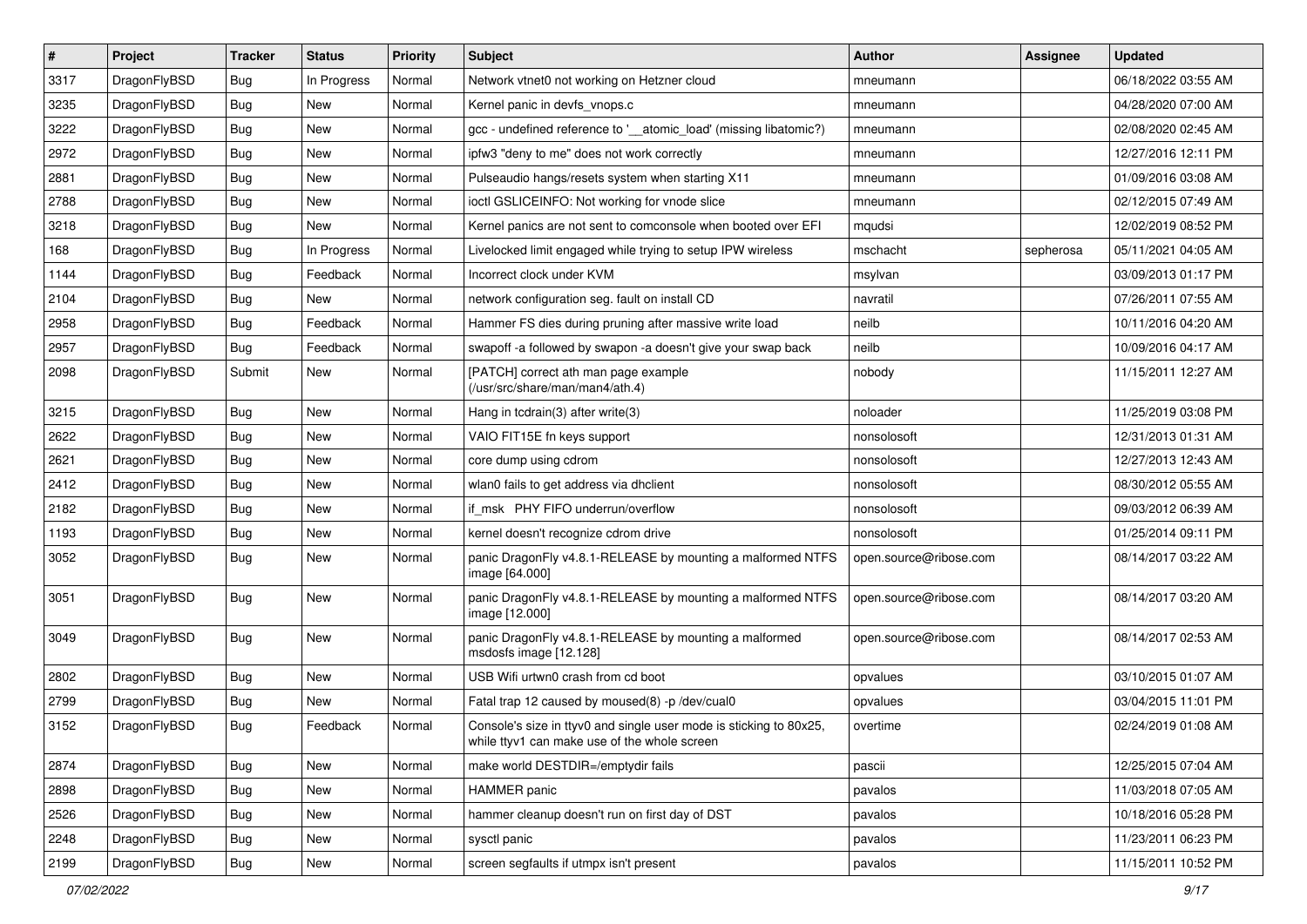| $\vert$ # | <b>Project</b> | <b>Tracker</b> | <b>Status</b> | <b>Priority</b> | <b>Subject</b>                                                                                                 | Author   | Assignee | <b>Updated</b>      |
|-----------|----------------|----------------|---------------|-----------------|----------------------------------------------------------------------------------------------------------------|----------|----------|---------------------|
| 2099      | DragonFlyBSD   | <b>Bug</b>     | <b>New</b>    | Normal          | page fault panic in vm system                                                                                  | pavalos  |          | 07/10/2011 08:51 AM |
| 2048      | DragonFlyBSD   | <b>Bug</b>     | New           | Normal          | panic: ffs sync: rofs mod                                                                                      | pavalos  |          | 04/12/2011 05:45 AM |
| 2008      | DragonFlyBSD   | <b>Bug</b>     | <b>New</b>    | Normal          | lwkt_setcpu_remote: td->td_flags 00800621 console flood                                                        | pavalos  |          | 03/06/2011 09:37 PM |
| 1969      | DragonFlyBSD   | Bug            | New           | Normal          | pf-related network problem                                                                                     | pavalos  | lentferj | 02/01/2011 06:57 PM |
| 1949      | DragonFlyBSD   | <b>Bug</b>     | <b>New</b>    | Normal          | iwn panic                                                                                                      | pavalos  |          | 01/30/2011 03:21 AM |
| 1946      | DragonFlyBSD   | Bug            | <b>New</b>    | Normal          | ieee80211 panic                                                                                                | pavalos  | josepht  | 01/27/2011 06:00 PM |
| 1769      | DragonFlyBSD   | <b>Bug</b>     | New           | Normal          | panic: assertion: _tp->tt_msg->tt_cpuid == mycpuid in<br>tcp callout active                                    | pavalos  | sjg      | 05/15/2022 11:07 AM |
| 3226      | DragonFlyBSD   | <b>Bug</b>     | <b>New</b>    | Normal          | Xorg freezes in vm: thread stuck in "objtrm1"                                                                  | peeter   |          | 04/08/2020 02:10 AM |
| 2970      | DragonFlyBSD   | Bug            | New           | Normal          | kernel 4.7: "Is -I" causes panic on UDF filesystem: "bgetvp -<br>overlapping buffer"                           | peeter   |          | 12/21/2016 02:46 AM |
| 1943      | DragonFlyBSD   | <b>Bug</b>     | <b>New</b>    | Normal          | hammer assertion panic                                                                                         | peter    |          | 12/27/2010 12:45 AM |
| 1990      | DragonFlyBSD   | <b>Bug</b>     | <b>New</b>    | Normal          | /mnt too large to mount                                                                                        | peur.neu |          | 02/16/2011 11:24 PM |
| 1951      | DragonFlyBSD   | Bug            | <b>New</b>    | Normal          | dma timeouts at phyaddr on a good hdd                                                                          | peur.neu |          | 01/04/2011 07:12 AM |
| 3247      | DragonFlyBSD   | <b>Bug</b>     | <b>New</b>    | Normal          | Kernel panic doing nothing much                                                                                | phma     |          | 09/12/2020 11:40 PM |
| 2816      | DragonFlyBSD   | <b>Bug</b>     | <b>New</b>    | Normal          | A multitasking process being debugged can get stuck                                                            | phma     |          | 05/19/2015 03:57 AM |
| 2611      | DragonFlyBSD   | <b>Bug</b>     | <b>New</b>    | Normal          | Change in IP address results in network not working                                                            | phma     |          | 12/05/2013 07:55 PM |
| 2557      | DragonFlyBSD   | Bug            | <b>New</b>    | Normal          | stock 3.4.1 kernel halts during booting if dm and dm_target_crypt<br>are loaded and RAID controller is present | phma     |          | 05/12/2013 10:38 PM |
| 2389      | DragonFlyBSD   | Bug            | <b>New</b>    | Normal          | computer crashed while listing processes                                                                       | phma     |          | 06/18/2012 02:49 PM |
| 2387      | DragonFlyBSD   | <b>Bug</b>     | <b>New</b>    | Normal          | hammer ignores -t during dedup                                                                                 | phma     |          | 06/17/2012 12:30 PM |
| 2331      | DragonFlyBSD   | Bug            | New           | Normal          | reading mouse mode from unopen file descriptor hangs mouse<br>driver                                           | phma     |          | 03/14/2012 09:43 AM |
| 2311      | DragonFlyBSD   | Bug            | <b>New</b>    | Normal          | Xorg crash having something to do with drm                                                                     | phma     |          | 02/22/2012 09:59 AM |
| 2306      | DragonFlyBSD   | <b>Bug</b>     | New           | Normal          | a crash starts the kernel debugger in text mode, but just reboots in X                                         | phma     |          | 02/11/2012 08:02 PM |
| 1559      | DragonFlyBSD   | <b>Bug</b>     | <b>New</b>    | Normal          | kernel trap                                                                                                    | phma     |          | 11/27/2021 08:43 AM |
| 3302      | DragonFlyBSD   | Bug            | New           | Normal          | Will not boot on System76 Lemur Pro (lemp10)                                                                   | piecuch  |          | 11/03/2021 10:21 AM |
| 3298      | DragonFlyBSD   | <b>Bug</b>     | New           | Normal          | Running "w" and having logged in via XDM through VNC, "w" prints<br>an extra error message                     | piecuch  |          | 10/25/2021 09:16 AM |
| 3239      | DragonFlyBSD   | <b>Bug</b>     | <b>New</b>    | Normal          | unable to SIGKILL glitched emacs                                                                               | piecuch  |          | 05/26/2020 03:30 AM |
| 3238      | DragonFlyBSD   | <b>Bug</b>     | <b>New</b>    | Normal          | race conditions when printing from vkernel console                                                             | piecuch  |          | 05/19/2020 02:50 PM |
| 2496      | DragonFlyBSD   | Bug            | New           | Normal          | NTFS malloc limit exceeded                                                                                     | plasmob  | tuxillo  | 02/19/2013 08:47 AM |
| 3245      | DragonFlyBSD   | Bug            | New           | Normal          | panic: free: guard1x fail, i915 load from loader.conf                                                          | polachok |          | 08/21/2020 10:36 AM |
| 1101      | DragonFlyBSD   | <b>Bug</b>     | Feedback      | Normal          | ohci related panic                                                                                             | polachok |          | 05/11/2021 04:00 AM |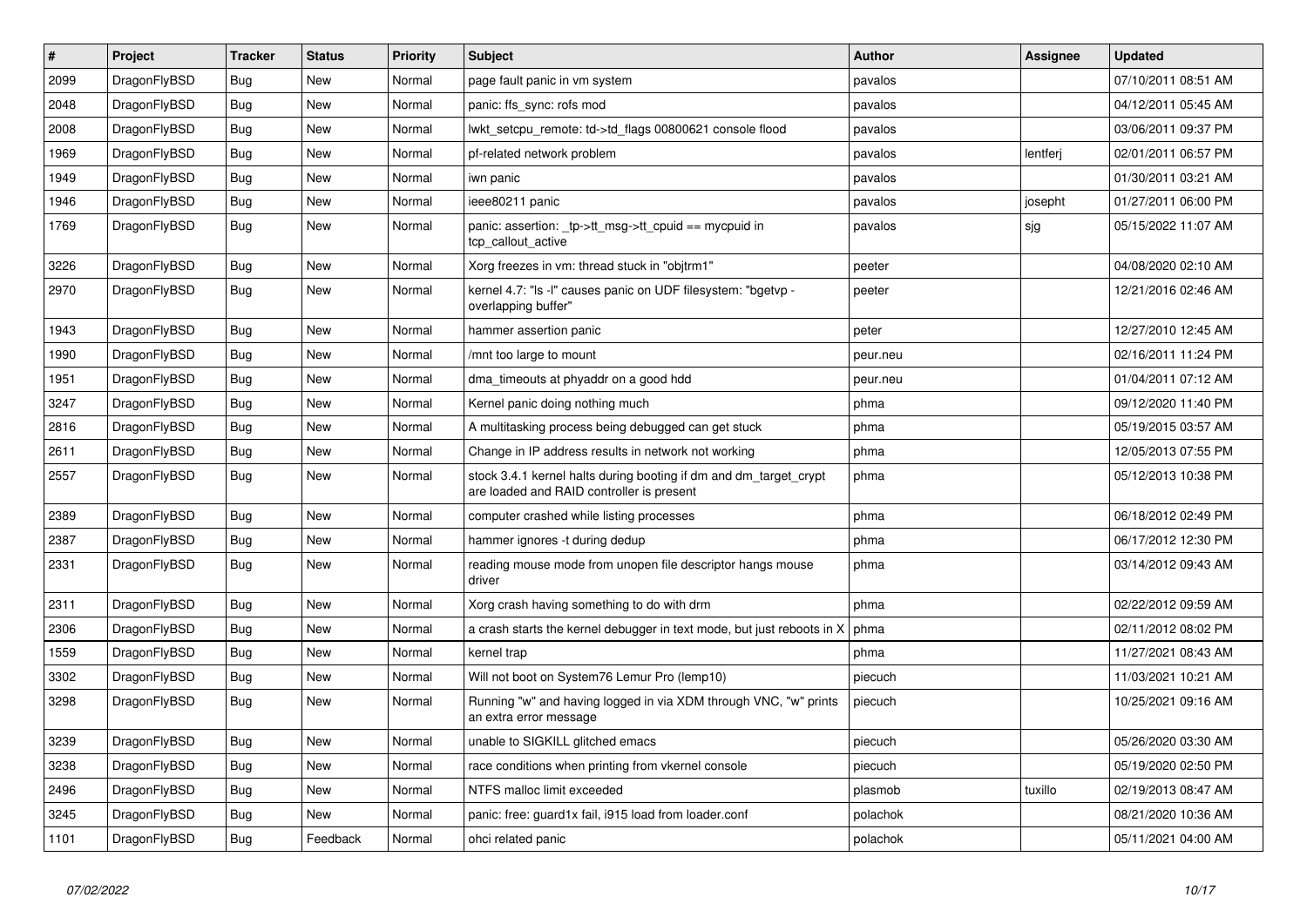| #    | Project      | <b>Tracker</b> | <b>Status</b> | <b>Priority</b> | Subject                                                                                                                                                                                           | <b>Author</b> | <b>Assignee</b> | <b>Updated</b>      |
|------|--------------|----------------|---------------|-----------------|---------------------------------------------------------------------------------------------------------------------------------------------------------------------------------------------------|---------------|-----------------|---------------------|
| 1577 | DragonFlyBSD | <b>Bug</b>     | Feedback      | Normal          | panic: assertion: leaf->base.obj_id == ip->obj_id in<br>hammer_ip_delete_range                                                                                                                    | qhwt+dfly     |                 | 05/11/2021 04:01 AM |
| 1387 | DragonFlyBSD | <b>Bug</b>     | Feedback      | Normal          | zero-size malloc and ps: kvm getprocs: Bad address                                                                                                                                                | qhwt+dfly     |                 | 05/11/2021 04:00 AM |
| 1368 | DragonFlyBSD | <b>Bug</b>     | In Progress   | Normal          | suspend signal race?                                                                                                                                                                              | qhwt+dfly     |                 | 05/11/2021 03:51 AM |
| 570  | DragonFlyBSD | <b>Bug</b>     | Feedback      | Normal          | 1.8.x: ACPI problems                                                                                                                                                                              | qhwt+dfly     |                 | 06/02/2014 03:45 AM |
| 1942 | DragonFlyBSD | <b>Bug</b>     | New           | Normal          | locking against myself in getcacheblk()?                                                                                                                                                          | qhwt.dfly     |                 | 05/31/2022 02:15 PM |
| 1917 | DragonFlyBSD | Bug            | New           | Normal          | panic: assertion: (RB_EMPTY(&ip->rec_tree) && (ip->flags &<br>HAMMER INODE XDIRTY) == 0)    (!RB EMPTY(&ip->rec tree)<br>&& (ip->flags & HAMMER_INODE_XDIRTY) != 0) in<br>hammer_flush_inode_done | qhwt.dfly     |                 | 11/24/2010 03:23 AM |
| 1876 | DragonFlyBSD | Bug            | New           | Normal          | devfs in jail + logging out from console(ttyv1+) -> panic                                                                                                                                         | qhwt.dfly     | tuxillo         | 05/31/2022 03:24 PM |
| 2371 | DragonFlyBSD | Bug            | New           | Normal          | Timezone problem with America/Sao Paulo                                                                                                                                                           | raitech       |                 | 05/17/2012 01:42 PM |
| 1560 | DragonFlyBSD | Bug            | Feedback      | Normal          | Unable to modify partition table on ThinkPad T61p during install                                                                                                                                  | rehsack       |                 | 01/15/2015 08:57 AM |
| 3313 | DragonFlyBSD | Bug            | New           | Normal          | Can't boot from my live USB at all. The kernel loading process<br>hangs.                                                                                                                          | rempas        |                 | 06/03/2022 12:16 AM |
| 2822 | DragonFlyBSD | <b>Bug</b>     | New           | Normal          | USB 3.0 stick throws "reading primary partition table: error<br>accessing offset 000[] for 152" error, while the stick works on any<br>other OS I tested                                          | revuwa        | profmakx        | 06/29/2015 05:56 AM |
| 1836 | DragonFlyBSD | Bug            | New           | Normal          | Incorrect TCP checksum show up in tcpdump                                                                                                                                                         | robgar1       |                 | 05/15/2022 11:22 AM |
| 2430 | DragonFlyBSD | Bug            | New           | Normal          | Alternate Password Hash method                                                                                                                                                                    | robin.carey1  |                 | 10/07/2012 06:28 AM |
| 2138 | DragonFlyBSD | Bug            | New           | Normal          | > 100% CPU usage                                                                                                                                                                                  | robin.carey1  |                 | 09/26/2011 12:20 PM |
| 2626 | DragonFlyBSD | Bug            | New           | Normal          | iwn driver drops with error: "firmware error 'iwn intr: fatal firmware<br>error"                                                                                                                  | rodyaj        |                 | 01/09/2014 05:50 AM |
| 2738 | DragonFlyBSD | Bug            | New           | Normal          | Hammer: Strange behavior when trying to recover old version of<br>moved file                                                                                                                      | roland        |                 | 11/20/2014 08:02 AM |
| 3141 | DragonFlyBSD | Bug            | <b>New</b>    | Normal          | dhclient blocks boot process                                                                                                                                                                      | rowo          |                 | 12/16/2018 11:01 AM |
| 1192 | DragonFlyBSD | Submit         | New           | Normal          | KKASSERTs in sys/kern/uipc_{msg,socket}.c are too strict                                                                                                                                          | rumcic        |                 | 05/11/2021 04:07 AM |
| 2080 | DragonFlyBSD | <b>Bug</b>     | New           | Normal          | panic: lockmgr thrd_sleep: called from interrupt, ipi, or hard code<br>section                                                                                                                    | rumcic        |                 | 05/30/2011 05:06 PM |
| 2072 | DragonFlyBSD | Bug            | <b>New</b>    | Normal          | Fatal trap 12: stopped at lwkt send ipig3                                                                                                                                                         | rumcic        |                 | 05/17/2011 04:12 AM |
| 1975 | DragonFlyBSD | Bug            | New           | Normal          | Applications seg fault in select() and poll()                                                                                                                                                     | rumcic        |                 | 05/31/2022 02:58 PM |
| 1874 | DragonFlyBSD | Bug            | <b>New</b>    | Normal          | mpd listening on all IPs, accepting only on one                                                                                                                                                   | rumcic        |                 | 05/08/2011 01:01 PM |
| 1873 | DragonFlyBSD | <b>Bug</b>     | New           | Normal          | Panic upon usb mouse detach and reattaching                                                                                                                                                       | rumcic        |                 | 02/01/2011 09:53 AM |
| 1580 | DragonFlyBSD | <b>Bug</b>     | Feedback      | Normal          | Panic (Fatal trap 12: page fault while in kernel mode) while playing<br>with pf and netif names                                                                                                   | rumcic        |                 | 12/21/2018 01:21 AM |
| 1489 | DragonFlyBSD | <b>Bug</b>     | Feedback      | Normal          | panic: ufs_dirbad: bad dir                                                                                                                                                                        | rumcic        |                 | 03/10/2013 04:34 AM |
| 1250 | DragonFlyBSD | <b>Bug</b>     | Feedback      | Normal          | Panic upon plugging an USB flash drive into the machine                                                                                                                                           | rumcic        |                 | 03/10/2013 05:17 AM |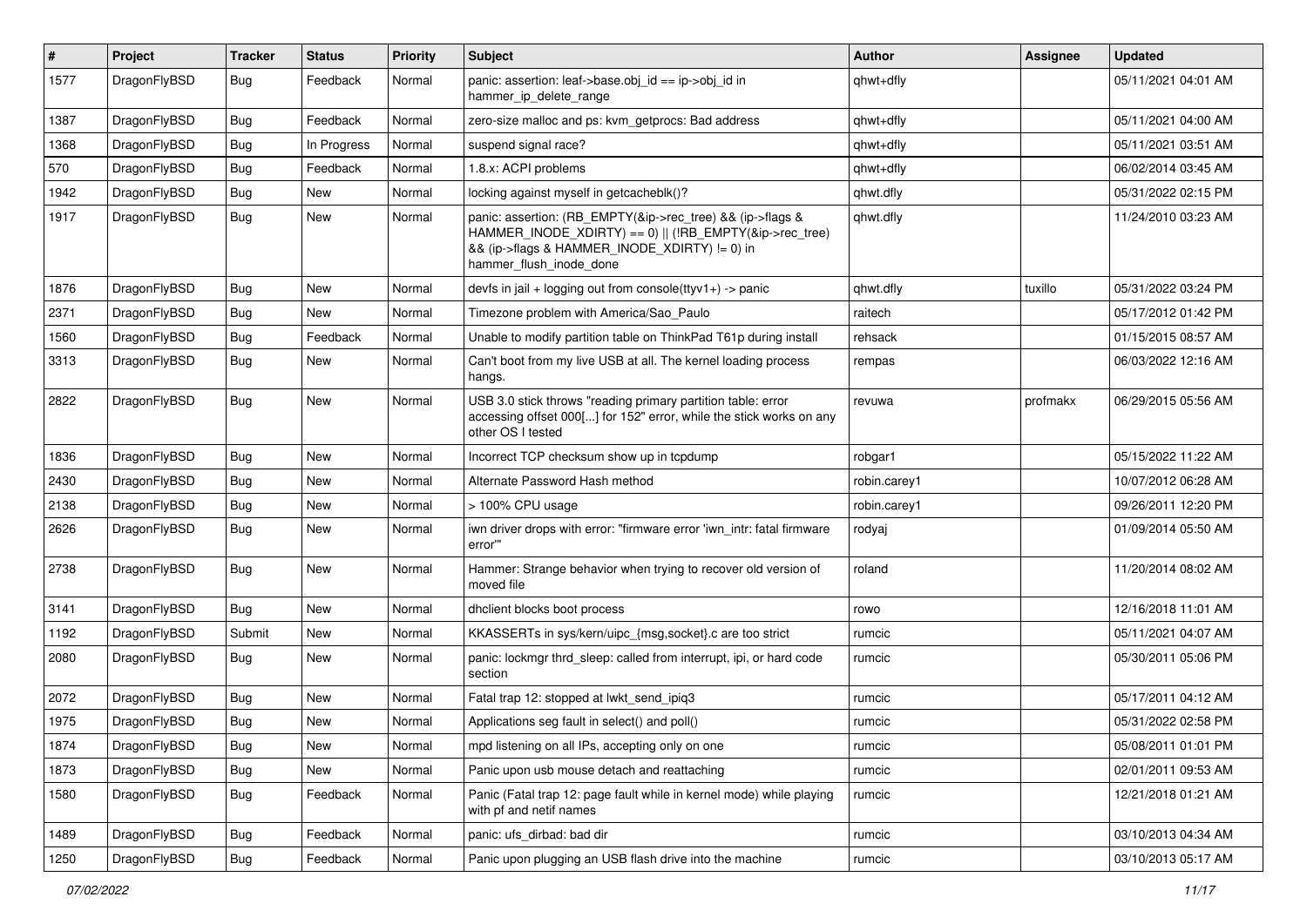| $\sharp$ | Project      | <b>Tracker</b> | <b>Status</b> | <b>Priority</b> | Subject                                                                              | Author     | Assignee | <b>Updated</b>      |
|----------|--------------|----------------|---------------|-----------------|--------------------------------------------------------------------------------------|------------|----------|---------------------|
| 1249     | DragonFlyBSD | Bug            | Feedback      | Normal          | panic: ffs_vfree: freeing free inode                                                 | rumcic     |          | 03/10/2013 05:13 AM |
| 1218     | DragonFlyBSD | Bug            | In Progress   | Normal          | panic: assertion: error == 0 in hammer_start_transaction                             | rumcic     |          | 05/11/2021 04:00 AM |
| 998      | DragonFlyBSD | <b>Bug</b>     | In Progress   | Normal          | Unconfiguring a vn while it is mounted                                               | rumcic     | tuxillo  | 05/11/2021 04:00 AM |
| 2316     | DragonFlyBSD | <b>Bug</b>     | New           | Normal          | Ungraceful invalid password handling for adding a new user in the<br>installer       | rune       |          | 04/27/2012 11:23 PM |
| 2549     | DragonFlyBSD | Bug            | In Progress   | Normal          | netgraph7: Kernel page fault.                                                        | russiane39 | nant     | 05/10/2013 11:20 PM |
| 3047     | DragonFlyBSD | Bug            | <b>New</b>    | Normal          | HAMMER critical write error                                                          | samuel     |          | 06/19/2019 09:50 AM |
| 2123     | DragonFlyBSD | Bug            | New           | Normal          | hammer is losing files                                                               | schmir     |          | 08/30/2011 07:56 PM |
| 2100     | DragonFlyBSD | Bug            | Feedback      | Normal          | devfs related panic                                                                  | sepherosa  | alexh    | 07/10/2011 02:29 PM |
| 2042     | DragonFlyBSD | Bug            | New           | Normal          | kernel panic, when run boot0cfg                                                      | sepherosa  |          | 05/31/2022 03:01 PM |
| 1944     | DragonFlyBSD | <b>Bug</b>     | New           | Normal          | panic: backing_object 0xdea7b258 was somehow re-referenced<br>during collapse!       | sepherosa  |          | 12/27/2010 02:06 AM |
| 3160     | DragonFlyBSD | Submit         | In Progress   | Normal          | State the implementation difference in pkill/pgrep manual                            | sevan      | tuxillo  | 06/03/2022 05:15 PM |
| 2933     | DragonFlyBSD | Submit         | New           | Normal          | Remove unix domain socket support from cat(1)                                        | sevan      |          | 08/01/2016 08:10 PM |
| 2924     | DragonFlyBSD | <b>Bug</b>     | New           | Normal          | cat -v fails to tag characters in extended table with M- prefix with<br>some locales | sevan      |          | 07/11/2016 07:18 AM |
| 2124     | DragonFlyBSD | Bug            | <b>New</b>    | Normal          | getty repeating too quickly on port /dev/ttyv0                                       | sgeorge.ml |          | 09/01/2011 04:28 AM |
| 2891     | DragonFlyBSD | Bug            | <b>New</b>    | Normal          | Kernel panic in IEEE802.11 related code                                              | shamaz     |          | 05/29/2016 05:49 PM |
| 2863     | DragonFlyBSD | Bug            | New           | Normal          | HAMMER synch tid is zero                                                             | shamaz     |          | 12/12/2015 11:24 PM |
| 2820     | DragonFlyBSD | Bug            | <b>New</b>    | Normal          | TP-Link USB Wi-Fi adapter cannot be reattached to the system                         | shamaz     |          | 05/22/2015 09:45 PM |
| 1961     | DragonFlyBSD | Bug            | New           | Normal          | Can't create dump from DDB                                                           | shamaz     |          | 01/29/2011 09:02 PM |
| 1935     | DragonFlyBSD | Bug            | New           | Normal          | mouse does not work after switching between x and console                            | shamaz     |          | 12/13/2010 10:06 AM |
| 1884     | DragonFlyBSD | Bug            | New           | Normal          | System completely freezes while listening music (devbuf: malloc<br>limit exceeded)   | shamaz     |          | 01/24/2011 05:00 PM |
| 2061     | DragonFlyBSD | Bug            | New           | Normal          | USB keyboard boot panic                                                              | sjg        |          | 05/04/2012 12:20 AM |
| 1786     | DragonFlyBSD | Bug            | New           | Normal          | Calling NULL function pointer initiates panic loop                                   | sjg        |          | 10/11/2010 05:28 PM |
| 1302     | DragonFlyBSD | <b>Bug</b>     | In Progress   | Normal          | Checkpoint regression?                                                               | sjg        | sjg      | 07/10/2013 05:22 PM |
| 1964     | DragonFlyBSD | Bug            | New           | Normal          | iwn (panic assertion : wlan_assert_serialized)                                       | sjmm.ptr   | josepht  | 02/01/2011 12:57 PM |
| 2936     | DragonFlyBSD | Bug            | New           | Normal          | loader.efi crashes while loading kernel                                              | spaceille  |          | 08/20/2016 06:17 AM |
| 2587     | DragonFlyBSD | <b>Bug</b>     | New           | Normal          | SATA DVD writer not detected by DragonFly                                            | srussell   |          | 09/04/2020 08:55 AM |
| 2586     | DragonFlyBSD | <b>Bug</b>     | <b>New</b>    | Normal          | pf: "modulate" state seems problematic                                               | srussell   |          | 09/25/2013 07:36 PM |
| 2077     | DragonFlyBSD | <b>Bug</b>     | New           | Normal          | USB devices conflicting                                                              | srussell   |          | 05/17/2011 05:12 PM |
| 2055     | DragonFlyBSD | <b>Bug</b>     | New           | Normal          | ssh + IPV6 + bridge => connection freezes                                            | steve      |          | 04/24/2011 07:13 PM |
| 2004     | DragonFlyBSD | <b>Bug</b>     | New           | Normal          | LWKT_WAIT_IPIQ panic                                                                 | steve      |          | 03/08/2011 05:46 PM |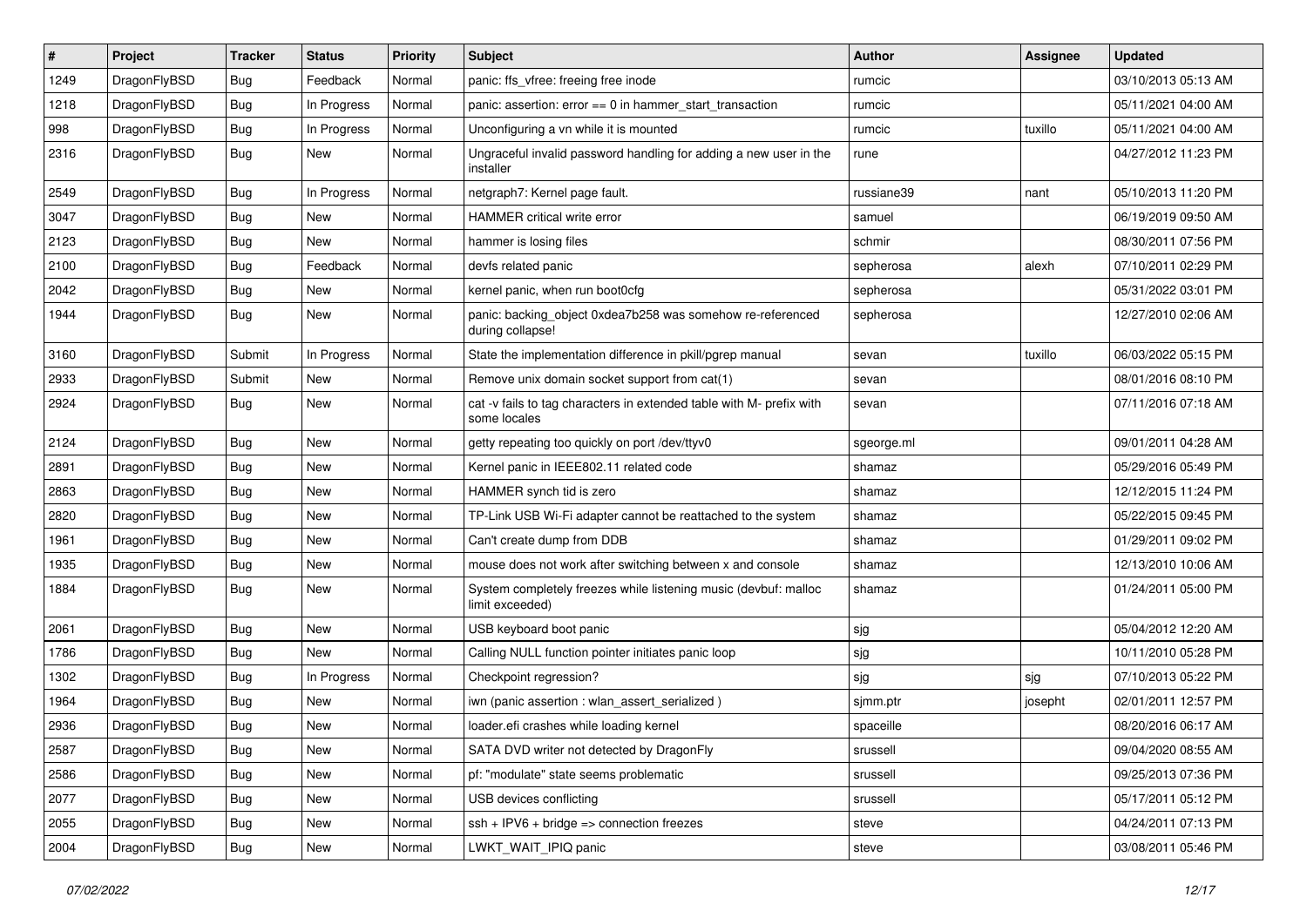| #    | Project      | <b>Tracker</b> | <b>Status</b> | <b>Priority</b> | Subject                                                                                                  | Author            | Assignee | <b>Updated</b>      |
|------|--------------|----------------|---------------|-----------------|----------------------------------------------------------------------------------------------------------|-------------------|----------|---------------------|
| 2082 | DragonFlyBSD | Bug            | <b>New</b>    | Normal          | dfbsd 2.10.1 amd64 - mc port build error with 'bmake bin-install'                                        | sun-doctor        |          | 05/25/2011 07:18 PM |
| 2509 | DragonFlyBSD | Bug            | <b>New</b>    | Normal          | Redefinition of DIRBLKSIZ in restore(8)                                                                  | swildner          |          | 06/04/2022 04:40 AM |
| 1913 | DragonFlyBSD | <b>Bug</b>     | <b>New</b>    | Normal          | panic: assertion: ip->flush_state != HAMMER_FST_FLUSH in<br>hammer_flush_inode_core                      | swildner          |          | 11/20/2010 05:27 PM |
| 1907 | DragonFlyBSD | Bug            | <b>New</b>    | Normal          | Hammer crash in hammer_flusher_flush()                                                                   | swildner          |          | 11/11/2010 05:07 AM |
| 243  | DragonFlyBSD | <b>Bug</b>     | Feedback      | Normal          | weird behavior in the shell                                                                              | swildner          |          | 05/31/2022 02:51 PM |
| 3217 | DragonFlyBSD | Bug            | <b>New</b>    | Normal          | rescue tools: make install fails if rescue folder doesn't exist                                          | t dfbsd           |          | 11/27/2019 08:16 PM |
| 3135 | DragonFlyBSD | Submit         | New           | Normal          | Add EVFILT_RECV and EVFILT_SEND                                                                          | tautolog          |          | 05/25/2018 09:59 PM |
| 2921 | DragonFlyBSD | Submit         | New           | Normal          | Allow moused to accept userland mouse events                                                             | tautolog          |          | 05/11/2021 04:08 AM |
| 3036 | DragonFlyBSD | Bug            | <b>New</b>    | Normal          | panic in icmp_redirect_start() ASSERT_IN_NETISR(0)                                                       | tautolog          |          | 05/11/2017 07:27 PM |
| 2609 | DragonFlyBSD | Bug            | <b>New</b>    | Normal          | master: panic: assertion<br>"LWKT_TOKEN_HELD_ANY(vm_object_token(object))" failed in<br>swp_pager_lookup | thomas.nikolajsen |          | 11/28/2013 11:36 AM |
| 2436 | DragonFlyBSD | Bug            | <b>New</b>    | Normal          | panic: assertion "lp->lwp_qcpu == dd->cpuid" failed in<br>dfly_acquire_curproc                           | thomas.nikolajsen |          | 01/23/2013 11:07 AM |
| 1984 | DragonFlyBSD | <b>Bug</b>     | New           | Normal          | hammer mount fails after crash - HAMMER: FIFO record bad head<br>signature                               | thomas.nikolajsen |          | 03/08/2011 06:57 PM |
| 2459 | DragonFlyBSD | <b>Bug</b>     | Feedback      | Normal          | apic problems with HP Probook 4510s                                                                      | thowe             |          | 11/27/2021 08:22 AM |
| 3312 | DragonFlyBSD | Submit         | New           | Normal          | hammer2: redundant chain modify after chain creation                                                     | tkusumi           |          | 05/15/2022 01:35 PM |
| 3142 | DragonFlyBSD | Submit         | New           | Normal          | lib/libdmsg: Unbreak using new API EVP CIPHER CTX new()                                                  | tkusumi           |          | 07/08/2018 04:18 AM |
| 3316 | DragonFlyBSD | Bug            | <b>New</b>    | Normal          | hammer2_dirent_create() allows creating >1 dirents with the same<br>name                                 | tkusumi           |          | 06/05/2022 12:35 PM |
| 3269 | DragonFlyBSD | <b>Bug</b>     | In Progress   | Normal          | Is double-buffer'd buf still required by HAMMER2 ?                                                       | tkusumi           |          | 05/12/2021 04:09 PM |
| 3249 | DragonFlyBSD | <b>Bug</b>     | <b>New</b>    | Normal          | HAMMER2 fsync(2) not working properly                                                                    | tkusumi           |          | 09/21/2020 07:07 AM |
| 3246 | DragonFlyBSD | <b>Bug</b>     | <b>New</b>    | Normal          | HAMMER2 unable to handle ENOSPC properly                                                                 | tkusumi           |          | 09/04/2020 11:11 AM |
| 3184 | DragonFlyBSD | <b>Bug</b>     | <b>New</b>    | Normal          | tsleep(9) return value when PCATCH specified                                                             | tkusumi           |          | 04/03/2019 06:49 AM |
| 2857 | DragonFlyBSD | <b>Bug</b>     | <b>New</b>    | Normal          | hammer stalls via bitcoin-qt                                                                             | tkusumi           |          | 11/30/2015 06:52 AM |
| 2812 | DragonFlyBSD | <b>Bug</b>     | New           | Normal          | Panic on Intel DE3815TYKHE                                                                               | tmorp             |          | 05/14/2015 03:14 PM |
| 2473 | DragonFlyBSD | <b>Bug</b>     | <b>New</b>    | Normal          | Kernel crash when trying to up the wpi0 device (Dfly<br>v3.3.0.758.g47388-DEVELOPMENT)                   | tomaz             |          | 02/24/2014 08:50 AM |
| 1579 | DragonFlyBSD | Bug            | Feedback      | Normal          | dfly 2.4.1 does not like HP DL360G4p and Smart Array 6400 with<br>MSA <sub>20</sub>                      | tomaz.borstnar    | tuxillo  | 06/02/2014 02:44 PM |
| 1282 | DragonFlyBSD | <b>Bug</b>     | Feedback      | Normal          | panic (trap 12) when booting SMP kernel on Atom 330 (dual core)                                          | tomaz.borstnar    |          | 05/11/2021 04:00 AM |
| 3319 | DragonFlyBSD | <b>Bug</b>     | New           | Normal          | setproctitle() calls can change effect of later setproctitle() calls                                     | tonyc             |          | 06/29/2022 06:10 PM |
| 3252 | DragonFlyBSD | <b>Bug</b>     | New           | Normal          | tcsetattr/tcgetattr set errno incorrectly on non-TTY                                                     | tonyc             |          | 10/26/2020 09:34 PM |
| 806  | DragonFlyBSD | Bug            | Feedback      | Normal          | boot error on MacBook                                                                                    | tralamazza        |          | 06/04/2022 05:28 AM |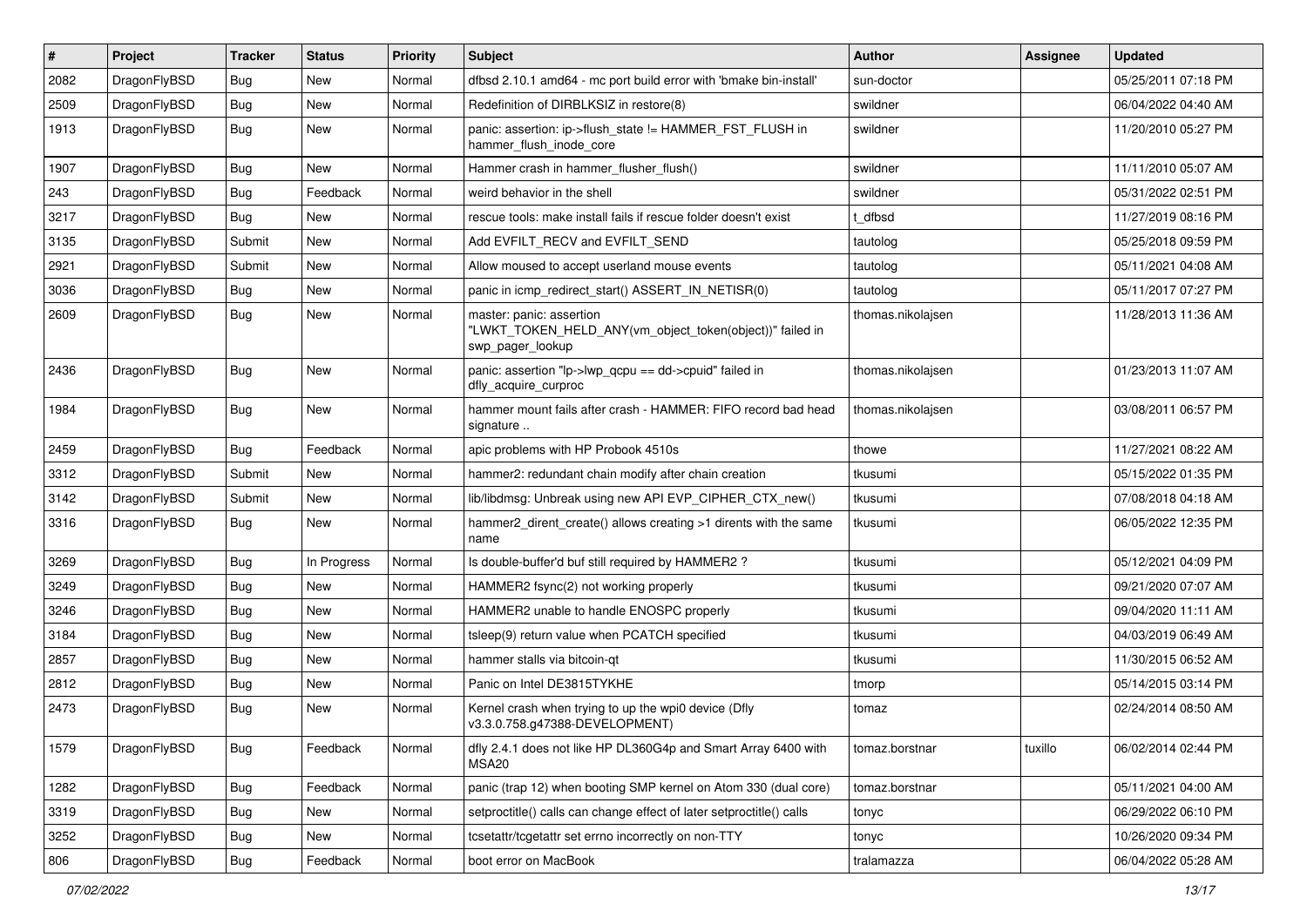| $\pmb{\#}$ | Project      | <b>Tracker</b> | <b>Status</b> | <b>Priority</b> | Subject                                                                                      | <b>Author</b> | Assignee | <b>Updated</b>      |
|------------|--------------|----------------|---------------|-----------------|----------------------------------------------------------------------------------------------|---------------|----------|---------------------|
| 3231       | DragonFlyBSD | Bug            | <b>New</b>    | Normal          | wifi drops on 5.8                                                                            | tse           |          | 04/06/2020 05:08 AM |
| 3225       | DragonFlyBSD | Bug            | <b>New</b>    | Normal          | nfsd freeze when using qemu                                                                  | tse           |          | 03/17/2020 11:52 AM |
| 3208       | DragonFlyBSD | Bug            | New           | Normal          | Crash related to nfsd                                                                        | tse           |          | 06/11/2020 05:52 AM |
| 3199       | DragonFlyBSD | Bug            | New           | Normal          | PFS label not found panic                                                                    | tse           |          | 08/21/2019 03:51 AM |
| 3197       | DragonFlyBSD | <b>Bug</b>     | <b>New</b>    | Normal          | DragonFly upgrades                                                                           | tse           |          | 04/18/2020 04:18 PM |
| 3170       | DragonFlyBSD | <b>Bug</b>     | New           | Normal          | repeatable nfsd crash                                                                        | tse           |          | 06/11/2020 05:52 AM |
| 3314       | DragonFlyBSD | Bug            | <b>New</b>    | Normal          | Bring virtio_console(4) from FreeBSD                                                         | tuxillo       | tuxillo  | 05/29/2022 08:24 AM |
| 3295       | DragonFlyBSD | Bug            | In Progress   | Normal          | Adapt devel/libvirt for nvmm                                                                 | tuxillo       | tuxillo  | 11/03/2021 04:56 PM |
| 3196       | DragonFlyBSD | Bug            | New           | Normal          | test issue after redmine upgrade (2)                                                         | tuxillo       |          | 07/05/2019 04:33 AM |
| 3157       | DragonFlyBSD | Bug            | <b>New</b>    | Normal          | TP-Link UE300 not working in 5.2-RELEASE                                                     | tuxillo       |          | 11/15/2018 02:08 PM |
| 2647       | DragonFlyBSD | <b>Bug</b>     | New           | Normal          | HAMMER panic on 3.6.0                                                                        | tuxillo       |          | 05/11/2021 03:54 AM |
| 2641       | DragonFlyBSD | Bug            | New           | Normal          | Panic when loading natapci as module                                                         | tuxillo       |          | 05/11/2021 03:54 AM |
| 2630       | DragonFlyBSD | Bug            | New           | Normal          | Bring in latest iconv fixes from FreeBSD10 as well as csmapper<br>updates                    | tuxillo       |          | 05/11/2021 03:54 AM |
| 2629       | DragonFlyBSD | Bug            | New           | Normal          | Replace gcc44 with llvm34, clang34, and libc++                                               | tuxillo       |          | 06/02/2014 02:30 PM |
| 2556       | DragonFlyBSD | <b>Bug</b>     | Feedback      | Normal          | DragonFly v3.5.0.81.gd3479 - Process signal weirdness                                        | tuxillo       |          | 12/17/2013 03:48 PM |
| 2498       | DragonFlyBSD | Bug            | New           | Normal          | DFBSD v3.2.2-RELEASE - LIST_FIRST(&bp->b_dep) == NULL"<br>failed in vfs_vmio_release         | tuxillo       |          | 05/31/2022 04:09 PM |
| 2358       | DragonFlyBSD | Bug            | In Progress   | Normal          | DFBSD v3.0.2.32.g928ca - panic: hammer: insufficient undo FIFO<br>space!                     | tuxillo       | tuxillo  | 05/10/2021 02:50 AM |
| 2351       | DragonFlyBSD | <b>Bug</b>     | In Progress   | Normal          | DFBSD v3.1.0.579.g44ccf - Stuck during startup, random freezes                               | tuxillo       |          | 04/24/2012 08:21 AM |
| 2345       | DragonFlyBSD | Bug            | In Progress   | Normal          | DFBSD v3.1.0.457.gd679f - NFS panic on diskless station                                      | tuxillo       |          | 04/07/2012 05:22 PM |
| 2283       | DragonFlyBSD | Bug            | New           | Normal          | DFBSD DragonFly v2.13.0.957.g4f459 - pmap_release: page<br>should already be gone 0xc27120bc | tuxillo       |          | 01/23/2012 03:03 AM |
| 2282       | DragonFlyBSD | Bug            | In Progress   | Normal          | gdb segfaults with certain corefiles                                                         | tuxillo       |          | 01/18/2012 04:40 PM |
| 2224       | DragonFlyBSD | <b>Bug</b>     | <b>New</b>    | Normal          | v2.13.0.291.gaa7ec - Panic on fq while installing world                                      | tuxillo       |          | 11/18/2011 01:40 AM |
| 2171       | DragonFlyBSD | Bug            | New           | Normal          | DFBSD v2.13.0.151.gdc8442 - panic: assertion "(*ptep &<br>$(PG_MANAGED PG_V)) == PG_V"$      | tuxillo       |          | 11/04/2011 05:06 PM |
| 2166       | DragonFlyBSD | <b>Bug</b>     | <b>New</b>    | Normal          | DFBSD v2.13.0.109.g05b9d - Strange lockups                                                   | tuxillo       |          | 10/29/2011 11:20 AM |
| 2129       | DragonFlyBSD | <b>Bug</b>     | New           | Normal          | DFBSD v2.11.0.661.gf9438 i386 - panic: lockmgr thrd_sleep                                    | tuxillo       |          | 09/05/2011 09:49 AM |
| 2084       | DragonFlyBSD | Bug            | New           | Normal          | DFBSD v2.11.0.242.g4d317 - panic: zone: entry not free                                       | tuxillo       |          | 07/03/2012 01:23 AM |
| 2078       | DragonFlyBSD | <b>Bug</b>     | New           | Normal          | DFBSD i386 v2.11.0.201.g3ed2f - Panic during installworld into a<br>vn0 device               | tuxillo       |          | 05/19/2011 07:50 PM |
| 1959       | DragonFlyBSD | <b>Bug</b>     | New           | Normal          | DFBSD v2.9.1.422.gc98f2 - Panic during boot - IPv6 and PF                                    | tuxillo       |          | 01/13/2011 03:37 AM |
| 1867       | DragonFlyBSD | Bug            | New           | Normal          | it(4) motherboard and fan problems                                                           | tuxillo       |          | 07/08/2011 10:48 AM |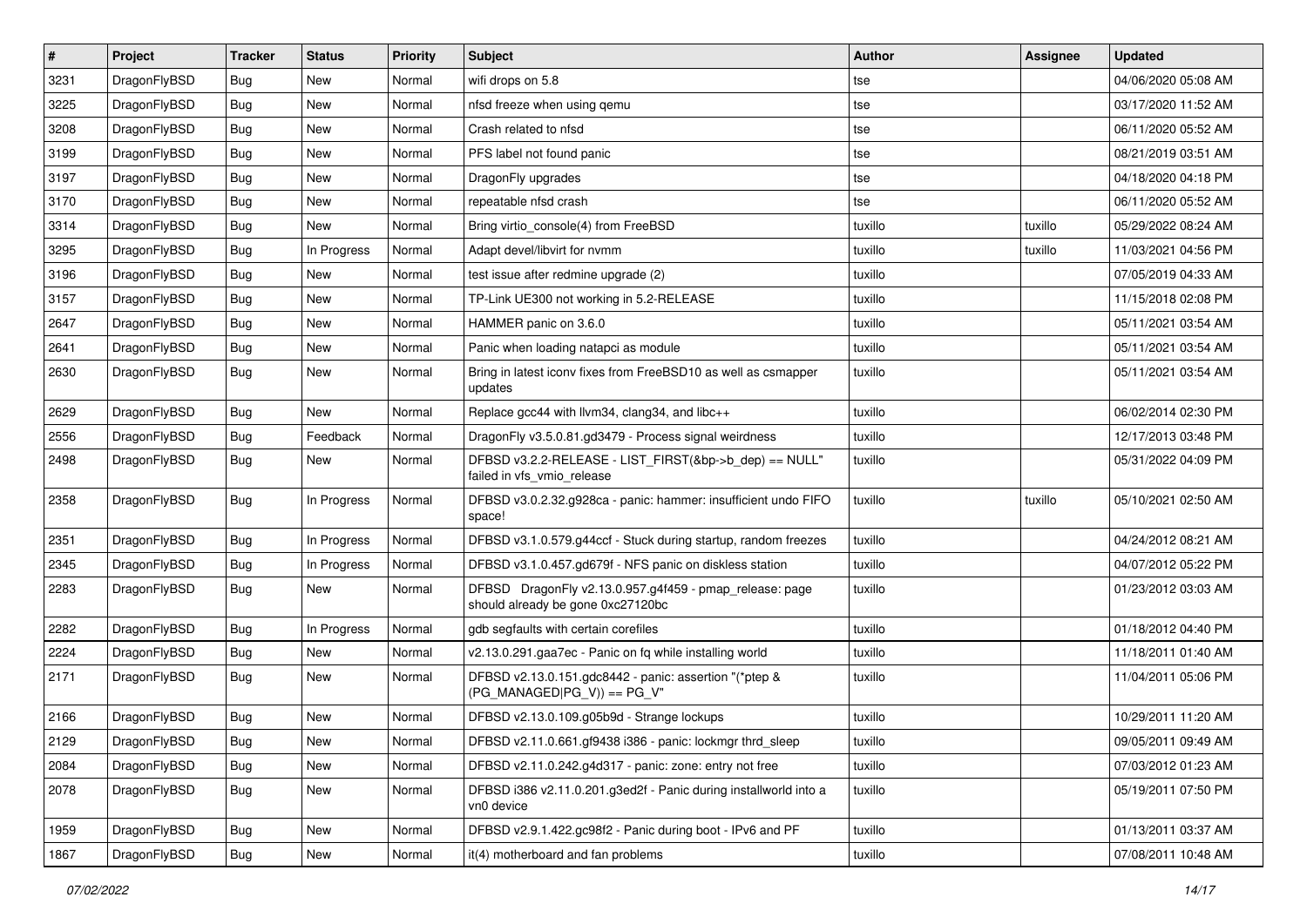| #    | Project      | <b>Tracker</b> | <b>Status</b> | <b>Priority</b> | <b>Subject</b>                                                                             | Author             | Assignee  | <b>Updated</b>      |
|------|--------------|----------------|---------------|-----------------|--------------------------------------------------------------------------------------------|--------------------|-----------|---------------------|
| 1332 | DragonFlyBSD | Bug            | Feedback      | Normal          | DFBSD 2.2 - Booting usbcdrom/usbsticks on thinkpad hangs on<br>"BTX Halted"                | tuxillo            |           | 05/11/2021 04:00 AM |
| 2490 | DragonFlyBSD | Bug            | <b>New</b>    | Normal          | nmalloc should color addresses to avoid cache bank conflictsw                              | vsrinivas          |           | 06/10/2014 05:51 AM |
| 2489 | DragonFlyBSD | <b>Bug</b>     | New           | Normal          | nmalloc doesn't cache VA for allocations > 8KB                                             | vsrinivas          |           | 06/10/2014 05:51 AM |
| 2360 | DragonFlyBSD | Bug            | In Progress   | Normal          | Wishlist: virtio driver import                                                             | vsrinivas          |           | 06/04/2022 04:16 AM |
| 2154 | DragonFlyBSD | <b>Bug</b>     | New           | Normal          | vkernel copyout() doesn't return EFAULT on error                                           | vsrinivas          |           | 10/20/2011 03:53 AM |
| 2136 | DragonFlyBSD | <b>Bug</b>     | <b>New</b>    | Normal          | socketpair() doesn't free file descriptors on copyout failure                              | vsrinivas          |           | 04/05/2013 09:13 AM |
| 2113 | DragonFlyBSD | <b>Bug</b>     | New           | Normal          | nmalloc threaded program fork leak                                                         | vsrinivas          | vsrinivas | 08/11/2011 07:25 PM |
| 2085 | DragonFlyBSD | Bug            | New           | Normal          | panic: assertion: (m->flags & PG_MAPPED) == 0 in<br>vm_page_free_toq                       | vsrinivas          |           | 06/10/2011 07:48 AM |
| 2081 | DragonFlyBSD | Bug            | Feedback      | Normal          | Panic on device "detach" / "failure"                                                       | vsrinivas          |           | 02/29/2012 07:11 AM |
| 1861 | DragonFlyBSD | <b>Bug</b>     | New           | Normal          | panic via kprintf (lockmgr called in a hard section)                                       | vsrinivas          |           | 10/11/2010 12:56 AM |
| 1749 | DragonFlyBSD | Bug            | In Progress   | Normal          | HAMMER fsstress panic in hammer_flush_inode_core<br>'ip->flush_state != HAMMER_FST_FLUSH'  | vsrinivas          |           | 05/11/2021 04:06 AM |
| 1744 | DragonFlyBSD | Bug            | In Progress   | Normal          | HAMMER fsstress panic in hammer_setup_child_callback                                       | vsrinivas          |           | 05/11/2021 04:05 AM |
| 1661 | DragonFlyBSD | <b>Bug</b>     | In Progress   | Normal          | panic on password entry mount smb filesystem                                               | vsrinivas          |           | 11/27/2021 08:29 AM |
| 2886 | DragonFlyBSD | <b>Bug</b>     | <b>New</b>    | Normal          | dragonfly mail agent: sending a testmail causes high system load                           | worf               |           | 02/05/2016 05:53 AM |
| 2287 | DragonFlyBSD | Bug            | New           | Normal          | HAMMER(ROOT) Illegal UNDO TAIL signature at<br>300000001967c000                            | y0n3t4n1           |           | 11/07/2018 01:22 AM |
| 2840 | DragonFlyBSD | Bug            | New           | Normal          | wrong voltage is reported                                                                  | yellowrabbit2010   |           | 09/11/2015 06:09 PM |
| 604  | DragonFlyBSD | <b>Bug</b>     | In Progress   | Normal          | 1.8.1-RELEASE - clock runs fast on mainboard ASUS P5A-B                                    | yeti               |           | 05/11/2021 03:55 AM |
| 2585 | DragonFlyBSD | <b>Bug</b>     | New           | Normal          | Dfly 3.4.3 on ESXi 5.1, HP Smart Array P410 passthrough<br>recognised, but not functioning | yggdrasil          | swildner  | 05/09/2022 08:14 AM |
| 3318 | DragonFlyBSD | <b>Bug</b>     | In Progress   | Normal          | Segmenation fault when a process resumed with checkpt exits                                | zabolekar          | tuxillo   | 06/18/2022 08:24 AM |
| 2324 | DragonFlyBSD | <b>Bug</b>     | <b>New</b>    | Normal          | natacotrol support > 2TB not working even after the ftigeot patch                          | zenny              |           | 03/03/2012 01:00 AM |
| 3224 | DragonFlyBSD | <b>Bug</b>     | <b>New</b>    | Normal          | Kernel panic when trying to ping6                                                          | zhtw               |           | 03/08/2020 08:55 AM |
| 1714 | DragonFlyBSD | Bug            | New           | Low             | hwpmc                                                                                      | alexh              | swildner  | 08/18/2012 02:03 PM |
| 3311 | DragonFlyBSD | <b>Bug</b>     | New           | Low             | TrueCrypt support may cause kernel crash                                                   | arcade@b1t.name    |           | 04/29/2022 06:19 AM |
| 2882 | DragonFlyBSD | <b>Bug</b>     | New           | Low             | bridge sends packets from individual interfaces                                            | arcade@b1t.name    |           | 01/09/2016 12:43 PM |
| 2878 | DragonFlyBSD | <b>Bug</b>     | New           | Low             | [fix] CCVER problem when using clang and cpu extensions<br>(intrinsics)                    | arcade@b1t.name    |           | 06/24/2016 04:25 AM |
| 2877 | DragonFlyBSD | <b>Bug</b>     | New           | Low             | sed fails when working with UTF-8 locale and non-UTF symbols                               | arcade@b1t.name    |           | 12/30/2015 11:20 AM |
| 1148 | DragonFlyBSD | <b>Bug</b>     | In Progress   | Low             | BCM4311 wireless network adapter detected but not functional                               | archimedes.gaviola |           | 05/11/2021 04:00 AM |
| 3132 | DragonFlyBSD | <b>Bug</b>     | New           | Low             | unifdef mined                                                                              | bcallah            |           | 04/26/2018 08:34 PM |
| 1882 | DragonFlyBSD | <b>Bug</b>     | New           | Low             | Idea for handling new USB vendor/device codes                                              | bmk                |           | 10/20/2010 12:15 PM |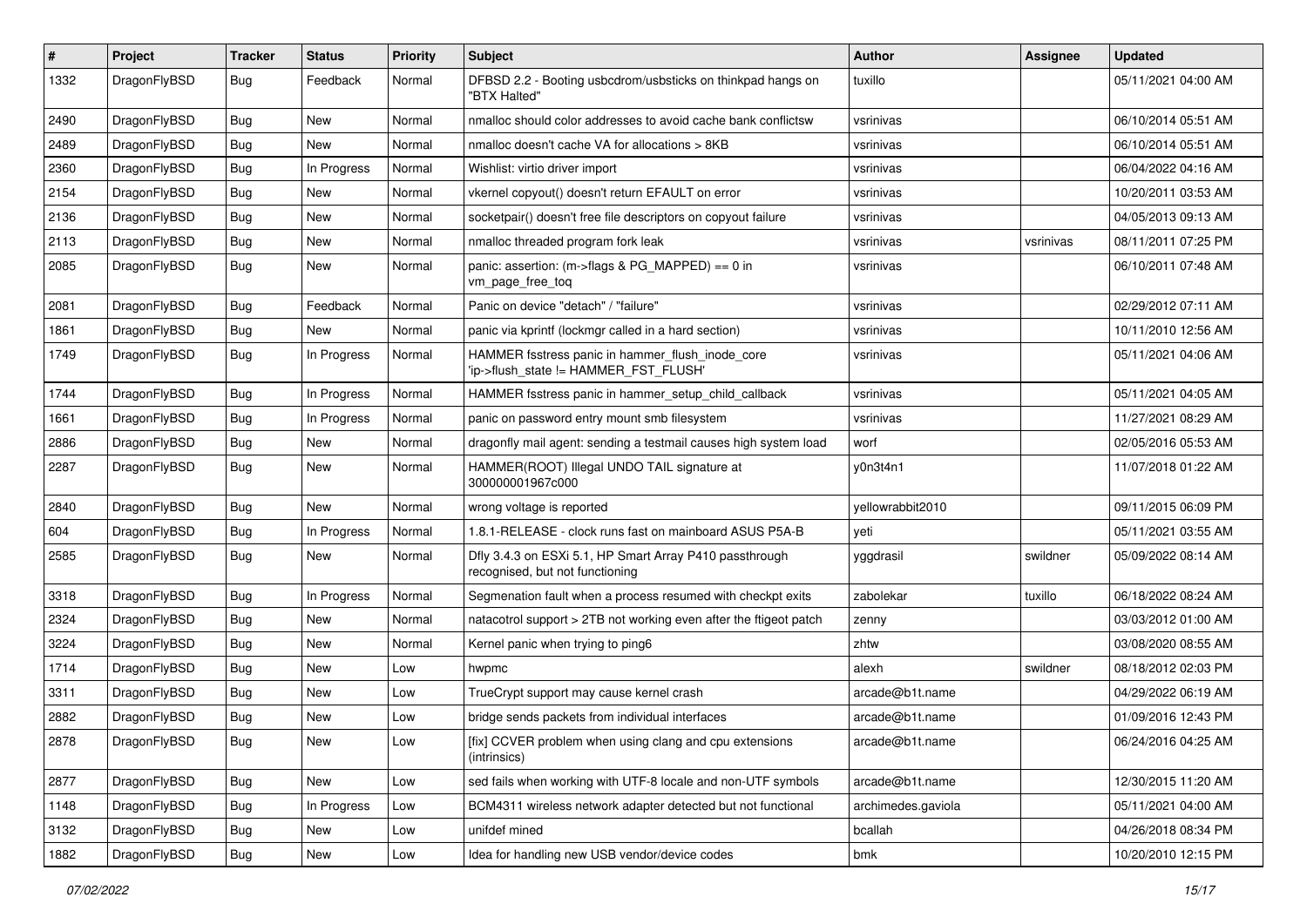| $\sharp$ | Project      | <b>Tracker</b> | <b>Status</b> | <b>Priority</b> | Subject                                                                                                       | Author            | Assignee | <b>Updated</b>      |
|----------|--------------|----------------|---------------|-----------------|---------------------------------------------------------------------------------------------------------------|-------------------|----------|---------------------|
| 3101     | DragonFlyBSD | Bug            | New           | Low             | PFI CGI install not working in dragonflybsd 5.0.1 USB install                                                 | bnegre82          |          | 05/11/2021 04:14 AM |
| 725      | DragonFlyBSD | Bug            | In Progress   | Low             | 'make distribution' fails w/'ro' /usr/obj                                                                     | c.turner          |          | 03/09/2013 01:01 PM |
| 2859     | DragonFlyBSD | <b>Bug</b>     | New           | Low             | Installer configuration menu always highlights "Select timezone", no<br>matter which step was last completed. | cgag              |          | 12/02/2015 01:54 PM |
| 2858     | DragonFlyBSD | <b>Bug</b>     | New           | Low             | Installer "Local or UTC" question should have "No" selected by<br>default.                                    | cgag              |          | 12/02/2015 01:18 PM |
| 1538     | DragonFlyBSD | <b>Bug</b>     | New           | Low             | mountroot should probe file systems                                                                           | corecode          | alexh    | 11/24/2010 06:35 PM |
| 3024     | DragonFlyBSD | <b>Bug</b>     | New           | Low             | sys/dev/netif/wi/if_wi.c:1090]: (style) Redundant condition                                                   | dcb               |          | 04/11/2017 11:56 AM |
| 2790     | DragonFlyBSD | Submit         | New           | Low             | filedesc softrefs increment code factoring                                                                    | dclink            |          | 02/21/2015 04:00 AM |
| 2721     | DragonFlyBSD | Submit         | Feedback      | Low             | Some few zalloc calls to objcache ones replacements                                                           | dclink            | tuxillo  | 05/11/2021 04:08 AM |
| 1947     | DragonFlyBSD | Bug            | New           | Low             | GA-880GM-UD2H (rev. 1.3) AHCI fails to detect disks at the end of<br>the RAID controller                      | eocallaghan       |          | 11/27/2021 08:46 AM |
| 2403     | DragonFlyBSD | <b>Bug</b>     | <b>New</b>    | Low             | newfs -E doesn't handle /dev/serno device names properly                                                      | ftigeot           |          | 08/17/2012 05:07 AM |
| 2095     | DragonFlyBSD | <b>Bug</b>     | New           | Low             | Running installer post-install: Unsupported DFUI transport "                                                  | greenrd           |          | 06/26/2011 09:20 AM |
| 1532     | DragonFlyBSD | <b>Bug</b>     | New           | Low             | jemalloc doesn't work on DragonFly                                                                            | hasso             | sjg      | 08/02/2011 01:14 AM |
| 1428     | DragonFlyBSD | <b>Bug</b>     | Feedback      | Low             | POSIX.1e implementation is too old                                                                            | hasso             | tuxillo  | 05/11/2021 04:00 AM |
| 1313     | DragonFlyBSD | <b>Bug</b>     | New           | Low             | Signal code in kernel needs major overhaul (signal queues,<br>si code, si addr)                               | hasso             |          | 05/11/2021 04:00 AM |
| 2680     | DragonFlyBSD | <b>Bug</b>     | <b>New</b>    | Low             | boot0cfg update makes box unbootable                                                                          | herrgard          |          | 06/10/2014 06:02 AM |
| 1982     | DragonFlyBSD | <b>Bug</b>     | New           | Low             | There is no linuxulator on x86-64                                                                             | herrgard          |          | 05/31/2022 02:25 PM |
| 3228     | DragonFlyBSD | <b>Bug</b>     | <b>New</b>    | Low             | pfi kif unref: state refcount $\leq$ 0 in dmesg                                                               | justin            |          | 03/05/2021 06:39 AM |
| 385      | DragonFlyBSD | <b>Bug</b>     | Feedback      | Low             | Mail archive address removal                                                                                  | justin            | justin   | 03/09/2013 11:24 AM |
| 2529     | DragonFlyBSD | <b>Bug</b>     | <b>New</b>    | Low             | Sundance network adapter is not detected and attached                                                         | kworr             |          | 03/25/2013 02:29 AM |
| 679      | DragonFlyBSD | Bug            | <b>New</b>    | Low             | Netgraph backward compatibility for old *LEN constants                                                        | nant              | nant     | 02/18/2014 05:45 AM |
| 3107     | DragonFlyBSD | Bug            | New           | Low             | ACPI interrupt storm when loading i915 on Lenovo T460                                                         | oyvinht           |          | 07/15/2020 07:01 AM |
| 2552     | DragonFlyBSD | Bug            | <b>New</b>    | Low             | hammer recovery should indicate progress                                                                      | phma              |          | 05/03/2013 12:13 AM |
| 2675     | DragonFlyBSD | Bug            | New           | Low             | Ultimate N WiFi Link 5300 get iwn intr: fatal firmware error on 5GHz                                          | revuwa            |          | 05/11/2021 04:07 AM |
| 600      | DragonFlyBSD | Bug            | <b>New</b>    | Low             | /sys/libkern/karc4random                                                                                      | robin_carey5      | profmakx | 01/19/2015 03:07 AM |
| 2887     | DragonFlyBSD | Bug            | <b>New</b>    | Low             | Missing extattr_namespace_to_string and<br>extattr string to namespace functions                              | rubenk            |          | 02/06/2016 05:09 AM |
| 2020     | DragonFlyBSD | <b>Bug</b>     | New           | Low             | Port brcm80211 driver from Linux to DragonFly BSD                                                             | studer            |          | 03/05/2011 10:54 PM |
| 1127     | DragonFlyBSD | <b>Bug</b>     | Feedback      | Low             | cdrom drive not detected                                                                                      | tgr               | corecode | 01/15/2015 08:55 AM |
| 285      | DragonFlyBSD | <b>Bug</b>     | Feedback      | Low             | interrupt latency with re without ip address configured                                                       | thomas.nikolajsen |          | 02/20/2014 10:30 AM |
| 2931     | DragonFlyBSD | <b>Bug</b>     | New           | Low             | 'gdb' of 'vkernel' unable to print backtrace                                                                  | tofergus          |          | 07/26/2016 01:51 PM |
| 2636     | DragonFlyBSD | <b>Bug</b>     | Feedback      | Low             | Add -x flag to iostat (a la solaris)                                                                          | tuxillo           |          | 05/11/2021 04:07 AM |